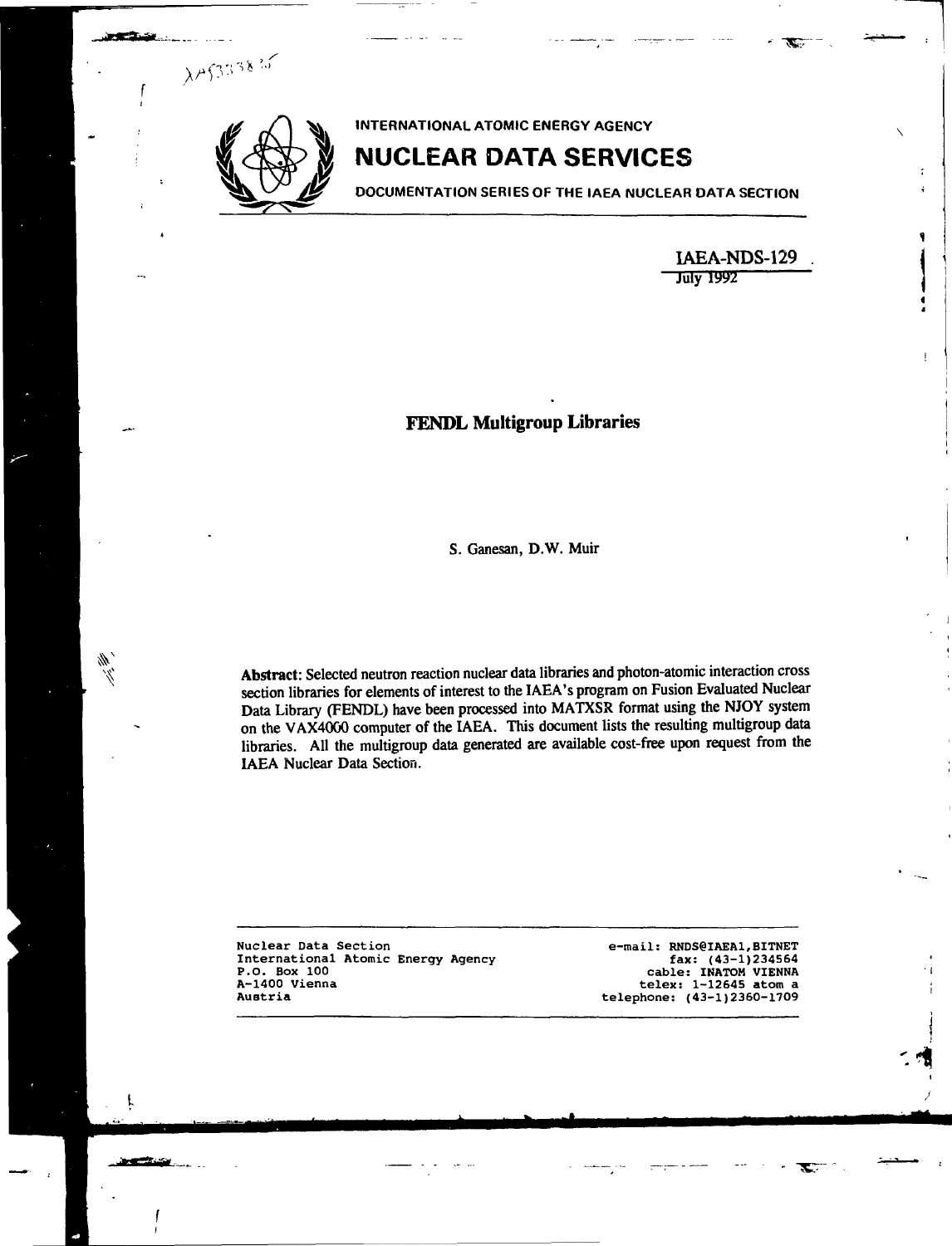## **FENDL Multigroup Libraries**

S. Ganesan, D.W. Huir

#### **1. INTRODUCTION**

ان کا ایک میرون

The IAEA Nuclear Data Section, in co-operation with several national nuclear data centers and research groups, is creating an internationally available Fusion Evaluated Nuclear Data Library (FENDL), which will serve as a comprehensive source of processed and tested nuclear data tailored to the requirements of the Engineering and Development Activities (EDA) of the International Thermonuclear Experimental Reactor (ITER) Project and other fusion-related development projects. The FENDL activity [1-4] is supported by several IAEA Coordinated Research Programs. Within the scope of the FENDL project [1-4], the International Atomic Energy Agency is committed to a program of nuclear data processing activities in order to create a modern and internationally available Fusion Evaluated Nuclear Data Library (FENDL) . The nuclear data processing code system NJOY developed at Los Alamos National Laboratory, USA [5] with all modifications and improvements as available is employed in this study. Selected neutron interaction libraries and photon-atomic interaction cross section libraries for elements of interest to the IAEA's program on FENDL have been processed into HATXSR format using the NJOY system on the VAX4000 computer of the IAEA. This document lists the resulting multigroup data libraries.

#### **2. SOURCE OF BASIC DATA FOR FENDL AND STATUS OF PROGRESS IN PROCESSING**

The coupled neutron-gamma data files for elements and isotopes of FENDL are to be derived from ENDF/B-VI, JENDL-3.1 and BROND-2 for the following materials following the recommendation of the FENDL meetings  $[1-3]$ :

#### **ENDF/B-VI:**

<u>in gefinist i v</u>

**Neutron interactio n and photon production cross sections:**

**<sup>1</sup>H, <sup>3</sup>H, <sup>6</sup>Li, <sup>7</sup>Li, <sup>9</sup>Be, <sup>10</sup>B, <sup>11</sup>B, C, <sup>16</sup>O, <sup>19</sup>F, P, S, Cl, K, <sup>55</sup>V,**

**<sup>505254</sup>Cr, <sup>55</sup>Mn, <sup>54</sup> ^Fe , <sup>59</sup>Co, <sup>58</sup> ^«Ni, <sup>6365</sup>Cu, l34-'<sup>38</sup>Ba,**

182-184.186<sub>W</sub> 206-208<sub>Pb</sub>.

At the time of writing this report, all the 'point' ENDF i.e. files in 'PENDF' format, all the 'group' ENDF i.e. files in 'GENDF' format and in 'MATXSR' format for all the above nuclides except <sup>19</sup>F from ENDF/B-VI have been generated and are available cost-free from the NDS upon request. The HATXSR files have been generated in the following way: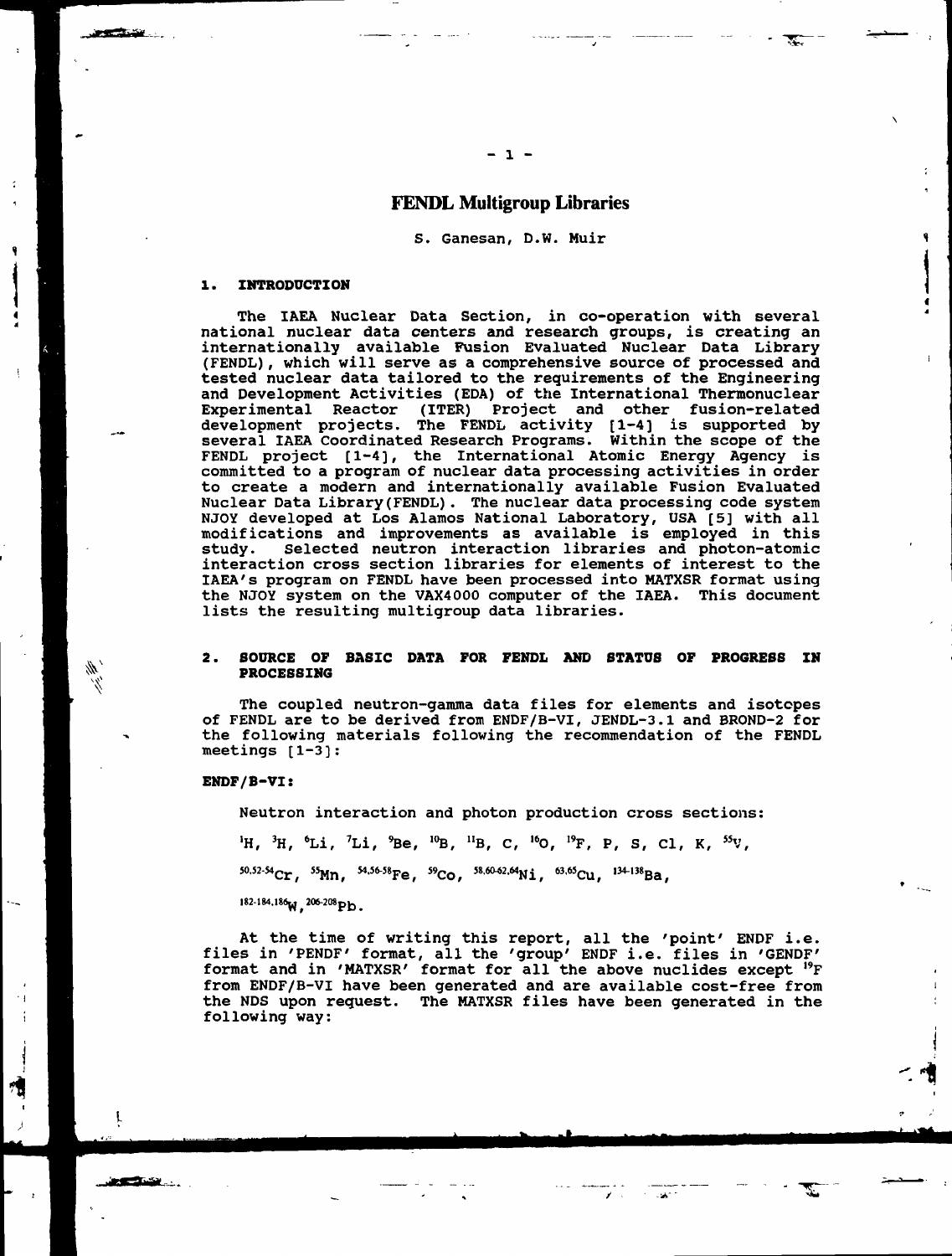- 1. MATXSR files: P-5 neutron interaction and photon production cross sections.
- 2. MATXSR files: P-5 neutron interaction, photon production and photon interactions cross sections.

Presently MATXSR does not permit the use of different Legendre orders for neutrons and photons. Users interested to maintain a higher Legendre order for photon interactions in their neutronic calculations may have to perform a photon source term calculations using P-5 MATXSR files for neutron interactions and photon production and follow it up with a P-8 calculation for photon transport subsequently.

#### **JEHDL 3.1:**

 $\sim$ 

Neutron interaction and photon production cross sections:

 $^{23}$ Na, Mg,  $^{27}$ Al, Ca, Ti,  $^{55}$ Mn, Mo,  $^{181}$ Ta,  $^{209}$ Bi

At the time of writing this report, all the multigroup cross sections in GENDF and MATXSR format for all the above nuclides except Mo from JENDL-3.1 have been generated and are available cost-free from the NDS upon request. Note that the coupled library i.e. the MATXSR files (P-5 neutron interaction, photon production and photon interactions) uses ENDF/B-VI for photon interaction data.

#### **BROND-2**:

Neutron interaction and photon production cross sections:

 $^{2}$ H,  $^{14}$ N,  $^{15}$ N, Si,  $^{90-92,94,96}$ Zr,  $^{93}$ Nb, Sn

At the time of writing this report, the processing of BROND-2 materials was incomplete. The reasons are: Compatibility problems of BROND-2 with ENDF/B-VI formats as required by the latest version of NJOY, absence of photon production cross sections for the isotopes etc. In particular, the HEATR module of NJOY which generates kerma and damage cross sections could not be run because of these problems. The PENDF, GENDF and MATXSR files for neutron cross sections for all the isotopes of Zirconium from BROND-2 for only the neutron interactions (i.e. without the photon production part) have been generated and are available cost-free from the NDS upon request. The problems associated with processing of BROND-2 library are under discussion with the evaluation experts of BROND-2 [6].

#### **ENDF/B-VI**:

-1.

<u>e general de la p</u>

Photon-atomic interaction cross sections for all the elements.

 $\mathcal{L}$  .

At the time of writing this report, all the point ENDF, i.e. PENDF, Group ENDF, i.e., GENDF and MATXSR files (P-8 photon interactions) for all the following elements from ENDF/B-VI have been generated and are available cost-free from the NDS upon request.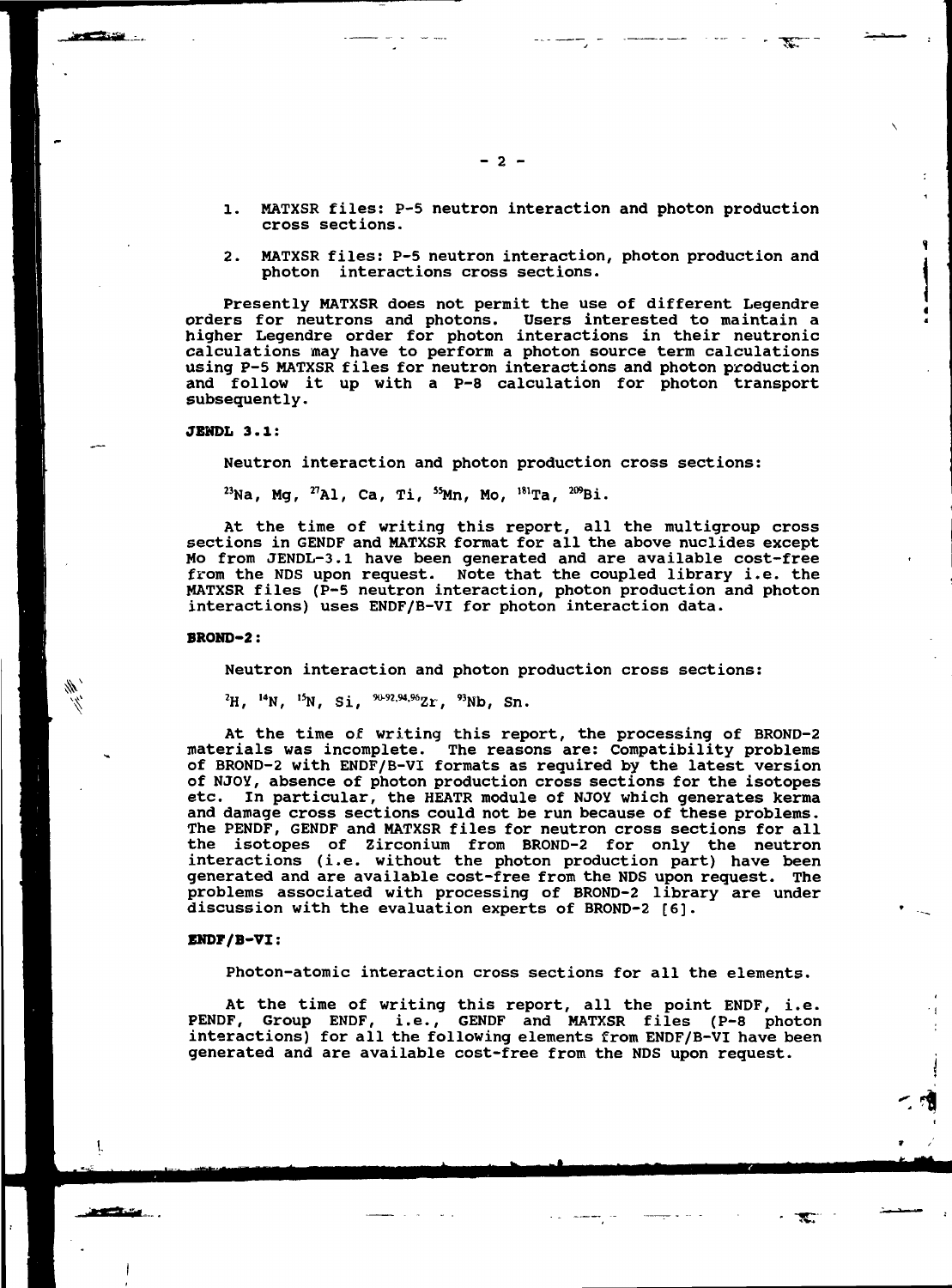H, Li, Be, B, C, N, O, F, Na, Mg, Al, Si, P, S, Cl, K, Ca, Ti, V, Cr, Mn, Fe, Co, Ni, Cu, Zr, Nb, Mo, Sn, Ba, Ta, W, Pb, Bi.

The basic evaluated data are drawn from the basic libraries available from the NDS [7].

#### **3. SPECIFICATIONS FOR MDLTIGROOP PROCESSING**

The specifications of multigroup processing as used in the NJOY runs for the FENDL project to produce a coupled neutron-gamma library is given below:

Neutron Groups: 175 (Vitamin-J structure)

Gamma groups: 42 (Vitamin-J structure)

Neutron weight function:

<u>e erritmente</u>

M

1

ستمتصع

Thermal + 1/E +Fission + Fusion (IWT=6 in NJOY)

Gamma weight function:

1/E with rolloffs (IWT=3 in NJOY)

Legendre order for neutrons:  $P_6$  for transport correction to  $P_5$ 

Legendre order for gammas:  $P_8$  for transport correction to  $P_7$ 

Temperatures: 300, 900 and 1500 Kelvin

Dilution factors:  $10^0$ ,  $10^1$ ,  $10^2$ ,  $10^3$ ,  $10^4$ , and  $10^{10}$  barns

Reconstruction, linearization and thinning tolerances: 0.1 %

No of digits for resonance reconstruction: 7 (Maximum possible with the VAX system with NJOY at present) .

Thermal Scattering law included for Be in Be metal, C in graphite and H in water.

In spite of the limited manpower available for processing activities at the IAEA, evaluated files for most of the materials of FENDL have been successfully processed, and including up to the generation of Group ENDF or "GENDF" files. These GENDF files were further post-processed into MATXSR format. A coupled neutron-gamma library in MATXSR format for use in transport codes has also been successfully produced and is freely available internationally to users as results of this program of nuclear data processing activity. The NDS obtained in April 1992 consulting assistance from the NJOY and TRANSX [8] author R.E. MacFarlane on these problems. Currently, efforts towards production of a point library for use in Monte-Carlo code, in particular the MCNP code, are underway.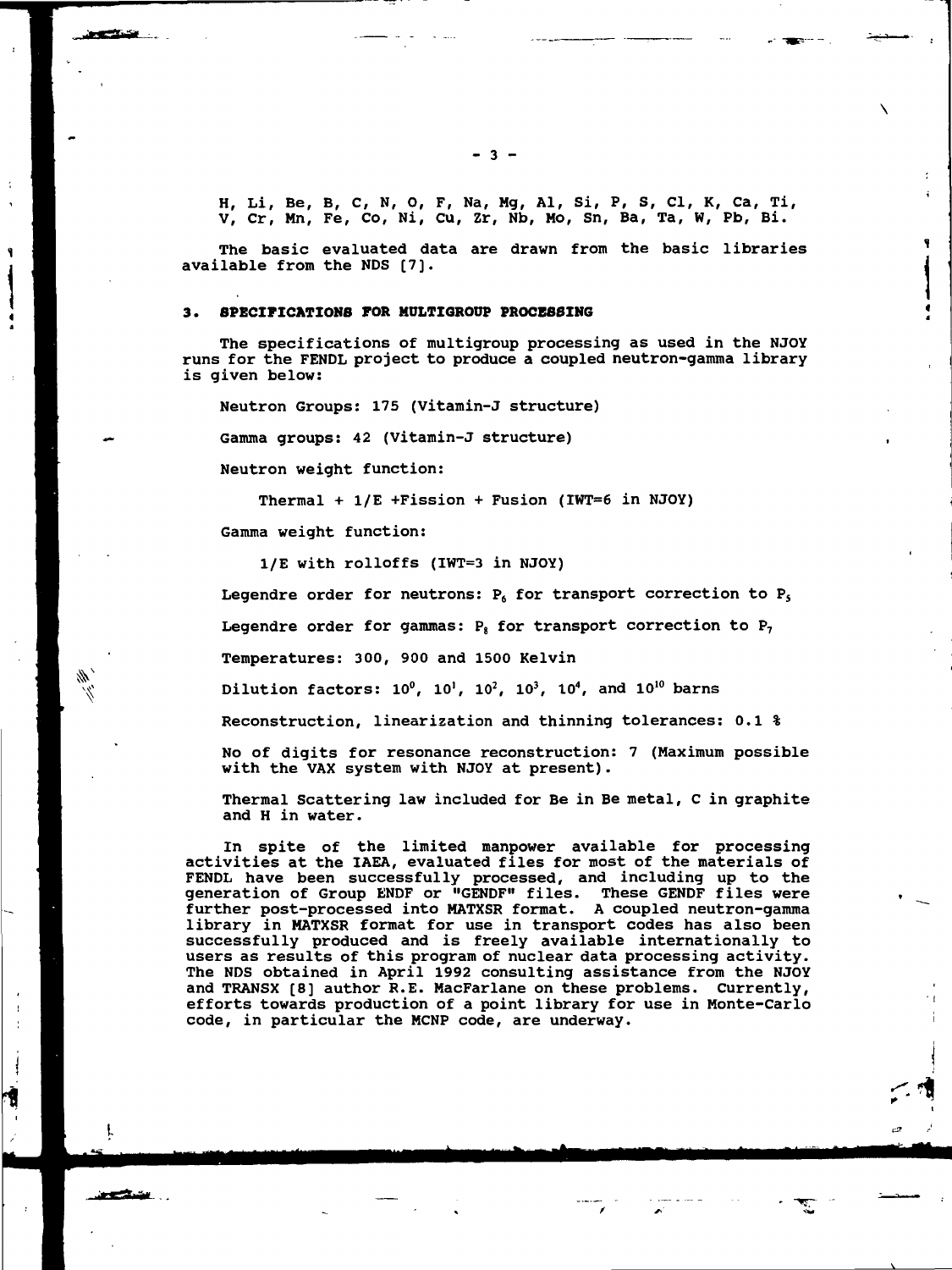#### **REFERENCES**

 $\frac{1}{2}$ 

₩.

فتنكف

- 1. D.W. Muir, S. Ganesan and A.B. Pashchenko, "FENDL: A reference nuclear data library for fusion applications', paper presented at the International Conference on Nuclear Data for Sci. and Tech., May 13-17, 1991, Juelich, Fed. Rep. of Germany.
- 2. D.W. Muir, S. Ganesan and A.B. Pashchenko, "Status, Plans and co-operation in the preparation of the International Fusion Evaluated Nuclear data File (FENDL)", paper presented at the International Workshop on Fusion Neutronics;, 7 June 1992, Karlsruhe, Fed. Rep.of Germany. JAERI-memo 03-305, Ed. Fusion reactor Physics laboratory, JAERI, Japan, September 1991.
- 3. A.B. Pashchenko and D.W. Muir, "FENDL-2 and associated benchmark calculations, Summary report of the Advisory Group Meeting organized by the International Atomic Energy Agency and held in Vienna, Austria, 18-22 November, 1991 (March 1992)
- 4. S. Ganesan and D.W. Muir, "IAEA Activities in Nuclear Data Processing for Thermal, Fast and Fusion Reactor Applications using the NJOY System," Paper presented in the OECD / NEA Seminar on NJOY-91 and THEMIS, OECD/NEA Data Bank, Saclay 7-9 April 1992.
- 5. R.E. MacFarlane and D.W. Muir, "NJOY 87.0," Los Alamos National laboratory, Memo T-2-L-10991 (June 1987); R.E. MacFarlane, D.W. Muir, and R.M. Boicourt, "The NJOY Nuclear Data Processing System, Volume I: User's Manual," LA-9303-M, Vol.1 (ENDF-324) (May 1982); R.E. MacFarlane, D.W. Muir, and R.M. Boicourt, "The NJOY Nuclear Data Processing System, Volume II; The NJOY, RECONR, BROADR, HEATR, and THERMR Modules," LA-9303-M, Vol.11 (ENDF-324) (May 1982); R.E. MacFarlane, and D.W. Muir, "The NJOY Nuclear Data Processing System, Volume III: THE GROUPR, GAMINR, and MODER Modules," LA-9303-M, Vol.Ill (ENDF-324) (October 1987); R.E. MacFarlane, and D.W. Muir, "The NJOY Nuclear Data Processing System, Volume IV: The ERRORR, and COVR Modules," LA-9303-M, Vol.IV, (ENDF-324) (December 1985); B.L. Kirk, "IBM User Guide for NJOY 87 PSR-171," Informal notes (November 1987). Background information: T.A.Mehlhorn and M.F.Young, "UPEML Version 2:0: A Machine-Portable CDC Update Emulator," SAND87-0679, August 1987; D.W. Muir, "NJOY, A Comprehensive System for the Processing of ENDF Formatted Nuclear Data Files'" Lecture Notes distributed at the IAEA/ICTP Workshop on Reactor Physics Calculations, Trieste, 12 Feb.- 16 March 1990, Document IAEA-NDS-119 (July 1990).
- 6. S. Ganesan, Private communication to V. Pronyaev (June 1992).
- 7. H.D. Lemmel, "Index of Data Libraries available on magnetic tape from the IAEA Nuclear Data Section," IAEA-NDS-7 (Rev.91/10), October 1991.
- 8. R.E. MacFarlane, "TRANSX 2: A Code for Interfacing MATXS Cross Section Libraries to Nuclear Transport Codes," LA-12312-MS (To be published) .

9. R.E. MacFarlane (Private communication).

**- 4 -**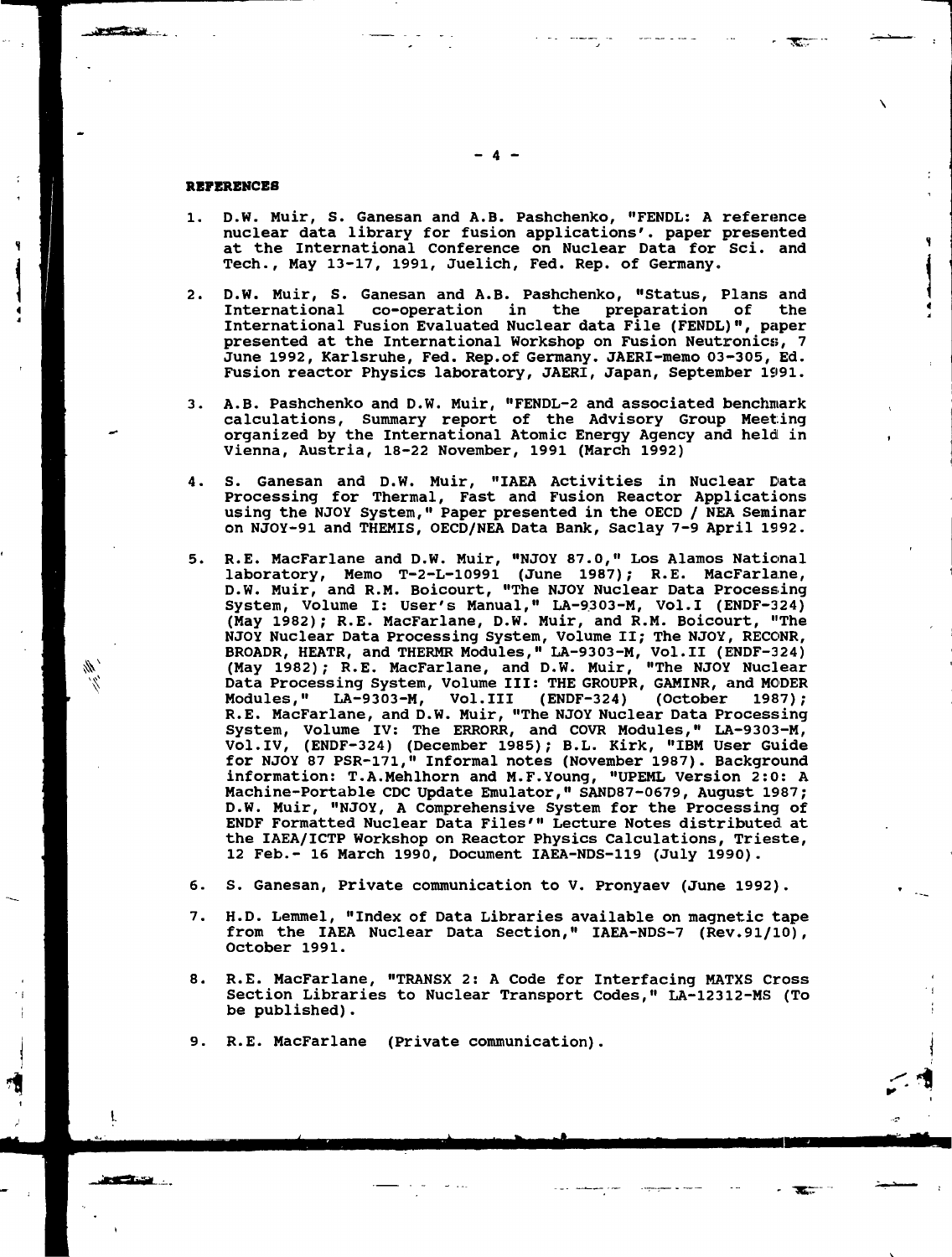#### **LIST OF FILES, SIZES, CONTENTS ETC.**

#### **GENDF Formatted files:**

- 1. GENDF files for neutron interaction cross sections and photon production cross section data (output of GROUPR module).
- 2. GENDF files for photon interaction cross section data (output of GAMINR module).

#### **MATXSR formatted files:**

The above mentioned GENDF files have been post-processed into MATXSR format.

Generated and made available are the following three types of multigroup data files in MATXSR format.

- 3. Photon interaction cross section data, P-8 Legendre order, 42 energy groups in VITAMIN-J group structure derived from ENDF/B-VI for all the FENDL elements mentioned in the text.
- 4. Neutron interaction cross section data and photon production cross section data, P-5 Legendre order, 175 energy groups in VITAMIN-J group structure derived from ENDF/B-VI, JENDL-3.1 or BROND-2.
- 5. A coupled neutron-gamma, 175 neutron -42 photon groups, P-5 Legendre order, for neutron interaction cross section data derived from ENDF/B-VI, JENDL-3.1 or BROND-2, and, photon production cross section data and photon interaction cross section data derived from ENDF/B-VI.

"TET

 $\alpha$  is a single  $\alpha$ 

 $\sqrt{1 + \frac{1}{2}}$ 

ت کی

th,

المتكار والسبهان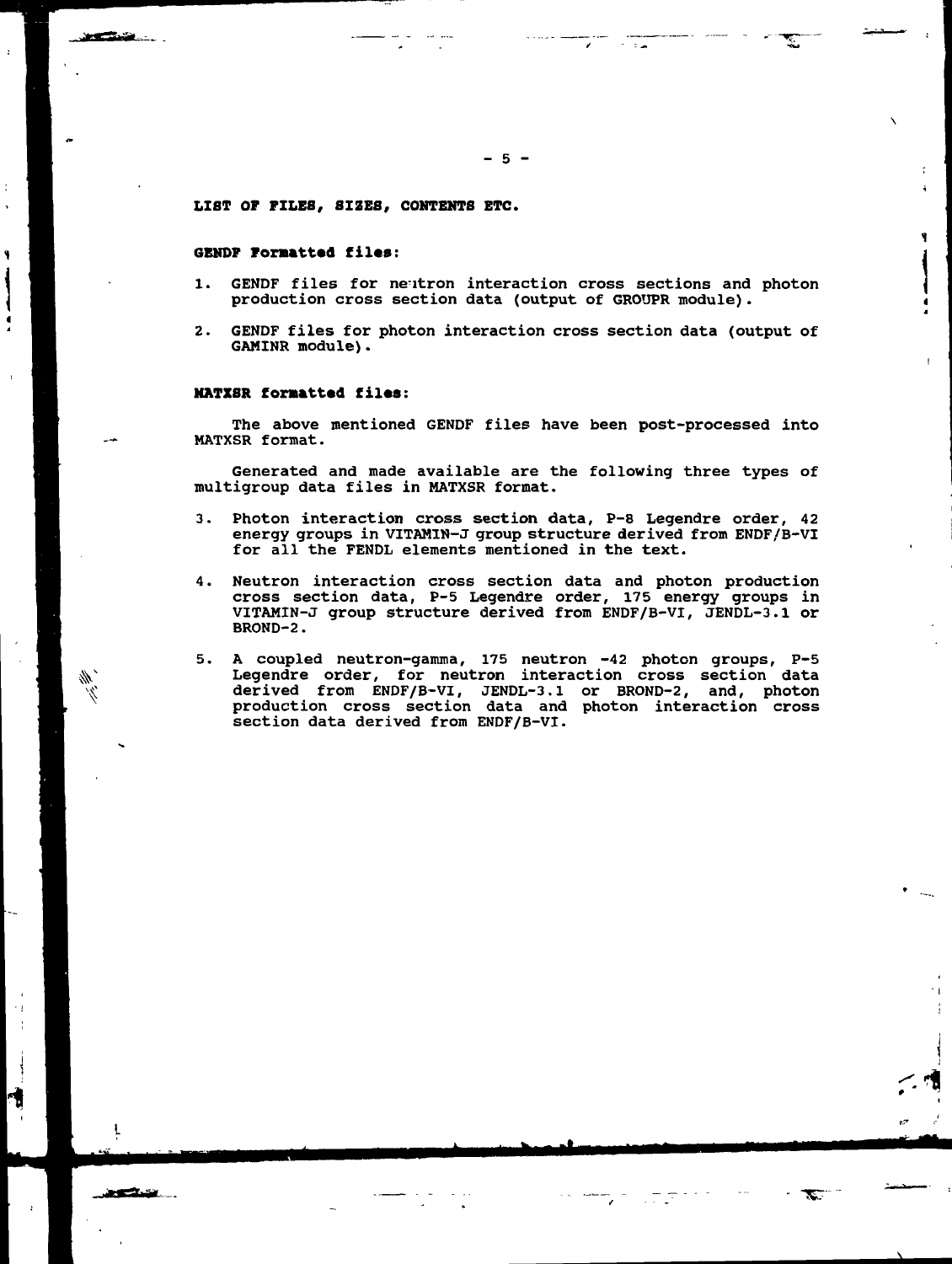### **NATZSR formatted filas:**

<u>Service</u>

 $\frac{d\vec{r}}{dt}$ 

ľ

**STATISTICS** 

## DATA SET: **ZMOM.GAMFBN.MXTZSRF** (Member Name)

 $\frac{1}{2}$  and  $\frac{1}{2}$ 

Photon interaction cross section data, P-8 Legendre order, 42 energy groups in VITAMIN-J group structure derived from ENDF/B-VI for all the 34 FENDL elements mentioned in the text.

72

 $\sim$   $\,$   $\,$ 

**r-1**

Number of 80 column records: 1006 each.

| <b>Element</b>       | <b>NDS</b> | internal name            |  |
|----------------------|------------|--------------------------|--|
| H                    |            | HG                       |  |
| Li                   |            | LIG                      |  |
| BE                   |            | <b>BEG</b>               |  |
| B                    |            | BG                       |  |
| Ċ                    |            | $_{\rm CG}$              |  |
| N                    |            | NG                       |  |
| O                    |            | <b>OG</b>                |  |
| F                    |            | ΓG                       |  |
| Na                   |            | <b>NAG</b>               |  |
| Mg                   |            | <b>MGG</b>               |  |
| A1                   |            | <b>ALG</b>               |  |
| Si                   |            | <b>SIG</b>               |  |
| P                    |            | PG                       |  |
| S                    |            | SG                       |  |
| c1                   |            | <b>CLG</b>               |  |
| ĸ                    |            | KG                       |  |
| Ca                   |            | CAG                      |  |
| Ti                   |            | <b>TIG</b>               |  |
| v                    |            | VG                       |  |
| Cr                   |            | <b>CRG</b>               |  |
| Mn                   |            | <b>MNG</b>               |  |
| Fe                   |            | <b>FEG</b>               |  |
| Co                   |            | COG                      |  |
| Ni                   |            | <b>NIG</b>               |  |
| Cu                   |            | <b>CUG</b>               |  |
| Zr<br>N <sub>b</sub> |            | <b>ZRG</b>               |  |
| Mo                   |            | <b>NBG</b>               |  |
| Sn                   |            | <b>MOG</b><br><b>SNG</b> |  |
| Ba                   |            | <b>BAG</b>               |  |
| Ta                   |            | <b>TAG</b>               |  |
| M                    |            | WG                       |  |
| Pb                   |            | <b>PBG</b>               |  |
| Bi                   |            | <b>BIG</b>               |  |
|                      |            |                          |  |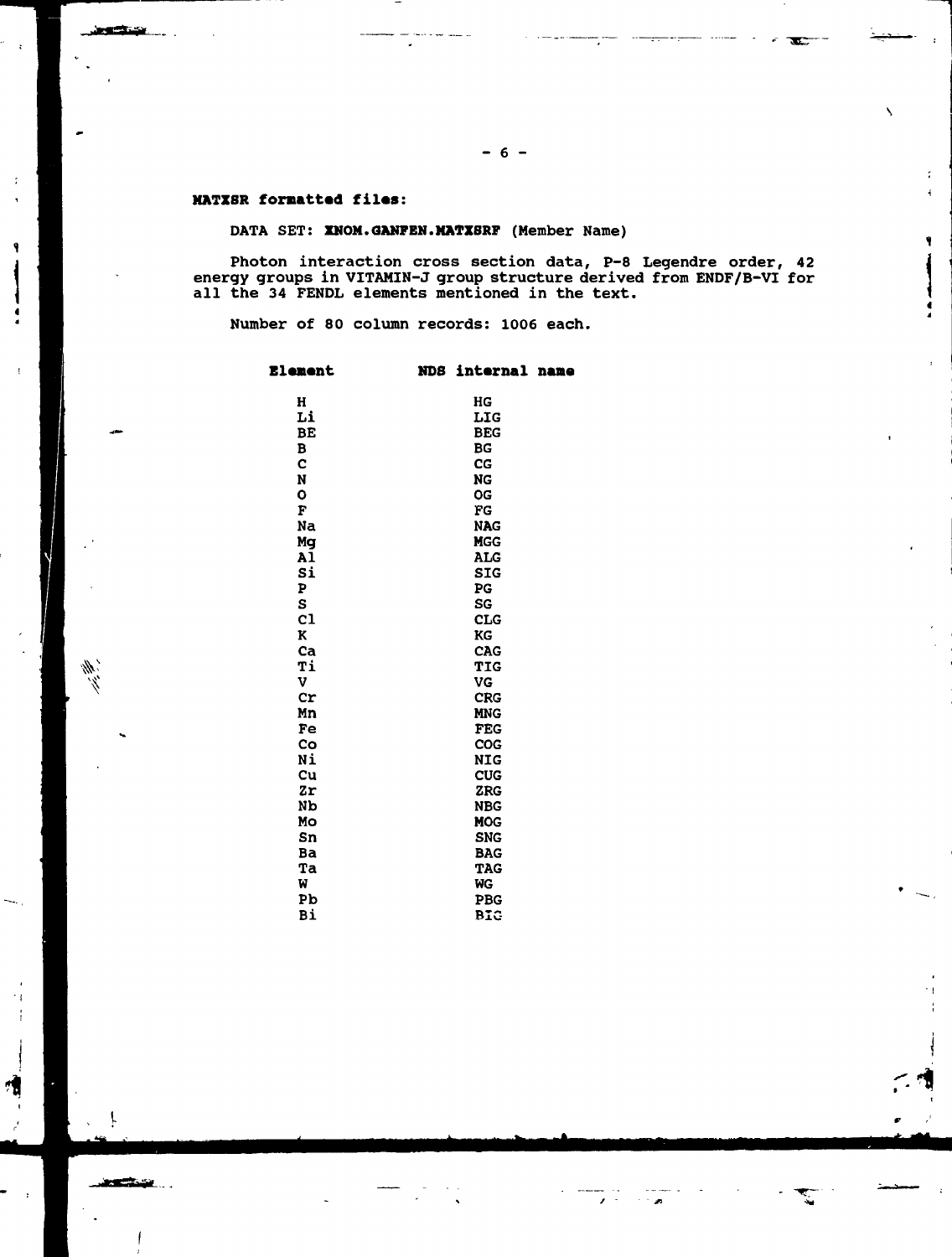$\mathcal{L}$ 

÷

٩

 $\phi$  ,  $\phi$  , and

┈

mper<br>Signal

### **MATXSR formatted files:**

<u> Martin Barbara (</u>

## DATA SET: **XNOM.GANFBN,MATXSRF** (Member Name)

a ang kalendar.<br>Tanggunian

Neutron interaction cross section data and photon production cross section data, P-5 Legendre order, 175 energy groups in VITAMIN-J group structure derived from ENDF/B-VI, JENDL-3.1 or BROND-2.

| <b>Elenent</b>      | NDS internal<br>name | Number of<br>80 column records | <b>Basic File</b><br>used |
|---------------------|----------------------|--------------------------------|---------------------------|
| <sup>1</sup> H      | H <sub>1</sub> N     | 302550                         | ENDF/B-VI                 |
| $\mathbf{H}^{\ell}$ | H3N                  | 78699                          | ENDF/B-VI                 |
| $^6L1^6$            | LI6N                 | 73373                          | ENDF/B-VI                 |
| 7i                  | LI7N                 | 66511                          | ENDF/B-VI                 |
| 9B <sub>e</sub>     | <b>BE9N</b>          | 38229                          | ENDF/B-VI                 |
| 10B                 | <b>B10N</b>          | 49874                          | ENDF/B-VI                 |
| "B"                 | <b>B11N</b>          | 44122                          | $ENDF/B-VI$               |
| C                   | <b>CN</b>            | 32978                          | ENOF/B-VI                 |
| 14 <sub>N</sub>     | <b>N14N</b>          | 44750                          | ENDF/B-VI                 |
| 15 <sub>N</sub>     | <b>N15N</b>          | 30513                          | ENDF/B-VI                 |
| $\mathbf o$         | ON                   | 37904                          | ENDF/B-VI                 |
| $^{23}$ Na          | <b>NA23J3N</b>       | 37786                          | <b>JENDL-3.1</b>          |
| Mg                  | MGJ3N                | 40689                          | JENDL-3.1                 |
| $^{27}$ Al          | <b>AL27N</b>         | 31363                          | JENDL-3.1                 |
| $\mathbf{H}$        | <b>P31N</b>          | 20135                          | ENDF/B-VI                 |
| S                   | SN                   | 34929                          | ENDF/B-VI                 |
| C <sub>1</sub>      | <b>CLN</b>           | 22586                          | ENDF/B-VI                 |
| K                   | KN                   | 22841                          | ENDF/B-VI                 |
| ca                  | CAJ3N                | 38847                          | JENDL-3.1                 |
| Ti                  | <b>TIJ3N</b>         | 37574                          | $JENDL-3.1$               |
| v                   | VN                   | 26363                          | $ENDF/B-VI$               |

ţ

 $\frac{d\vec{k}}{dt'}$ 

<u>an Chair .</u>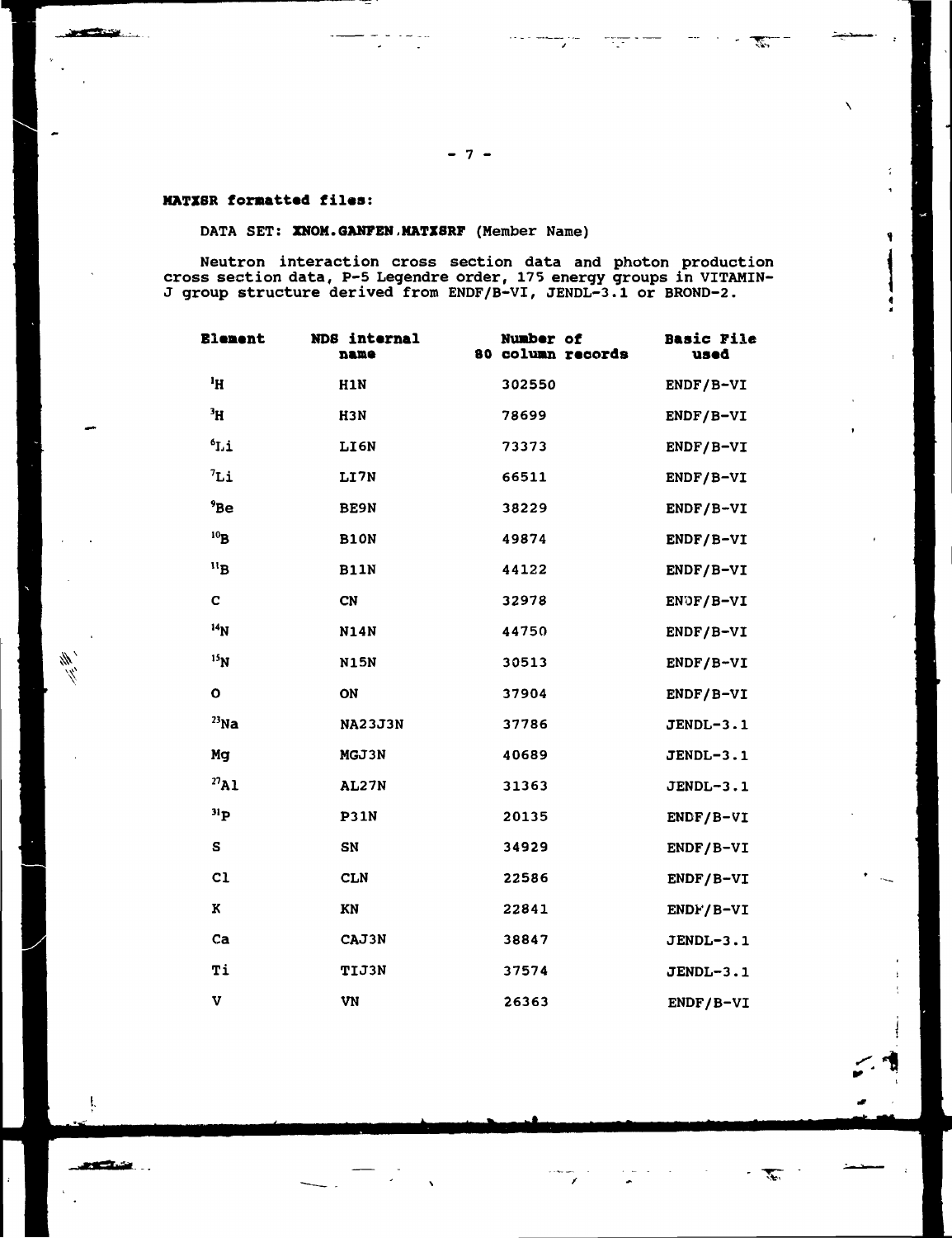| Element              | NDS internal<br>name | Number of<br>80 column records | <b>Basic File</b><br>used |
|----------------------|----------------------|--------------------------------|---------------------------|
| $^{50}$ Cr           | <b>CR50N</b>         | 36326                          | ENDF/B-VI                 |
| $^{52}$ Cr           | <b>CR52N</b>         | 36450                          | ENDF/B-VI                 |
| ${}^{53}$ Cr         | CR53N                | 40917                          | ENDF/B-VI                 |
| <sup>54</sup> Cr     | CR54N                | 29499                          | ENDF/B-VI                 |
| $55$ Mn              | <b>MN55J3N</b>       | 29547                          | JENDL-3.1                 |
| $55$ Mn              | <b>MN55N</b>         | 47817                          | $ENDF/B-VI$               |
| ${}^{54}Fe$          | <b>FE54N</b>         | 36318                          | ENDF/B-VI                 |
| $56$ Fe              | <b>FE56N</b>         | 43433                          | ENDF/B-VI                 |
| $57$ Fe              | <b>FE57N</b>         | 41851                          | ENDF/B-VI                 |
| $58$ Fe              | <b>FE58N</b>         | 34978                          | ENDF/B-VI                 |
| 59 <sub>Co</sub>     | <b>CO59N</b>         | 25323                          | ENDF/B-VI                 |
| $58$ Ni              | <b>NI58N</b>         | 38796                          | $ENDF/B-VI$               |
| $^{60}$ Ni           | NI60N                | 39112                          | ENDF/B-VI                 |
| $^{61}$ Ni           | NI61N                | 40925                          | ENDF/B-VI                 |
| $^{62}$ Ni           | <b>NI62N</b>         | 34804                          | $ENDF/B-VI$               |
| $M_{\rm Ni}$         | <b>NI64N</b>         | 31817                          | $ENDF/B-VI$               |
| $63$ Cu              | CU63N                | 48783                          | ENDF/B-VI                 |
| 65cu                 | <b>CU65N</b>         | 41455                          | ENDF/B-VI                 |
| $^{90}$ Zr           | ZR90BRN              | 17598                          | <b>BROND-2</b>            |
| $^{90}Zr$            | <b>ZR91BRN</b>       | 16993                          | <b>BROND-2</b>            |
| $^{92}$ Zr           | <b>ZR92BRN</b>       | 18368                          | BROND-2                   |
| $^{\prime\prime}$ Zr | ZR94BRN              | 16650                          | BROND-2                   |
| "2r                  | ZR96BRN              | 14278                          | BROND-2                   |
| $134$ Ba             | <b>BA134N</b>        | 13544                          | $ENDF/B-VI$               |
| $^{135}$ Ba          | <b>BA135N</b>        | 14659                          | ENDF/B-VI                 |
| $136$ Ba             | <b>BA136N</b>        | 14102                          | $ENDF/B-VI$               |

**- 8 -**

Ļ

**STANDARD STANDARD STANDARD STANDARD STANDARD STANDARD STANDARD STANDARD STANDARD STANDARD STANDARD STANDARD ST** 

 $\frac{d\vec{r}}{dt}$ 

Ľ,

T

۹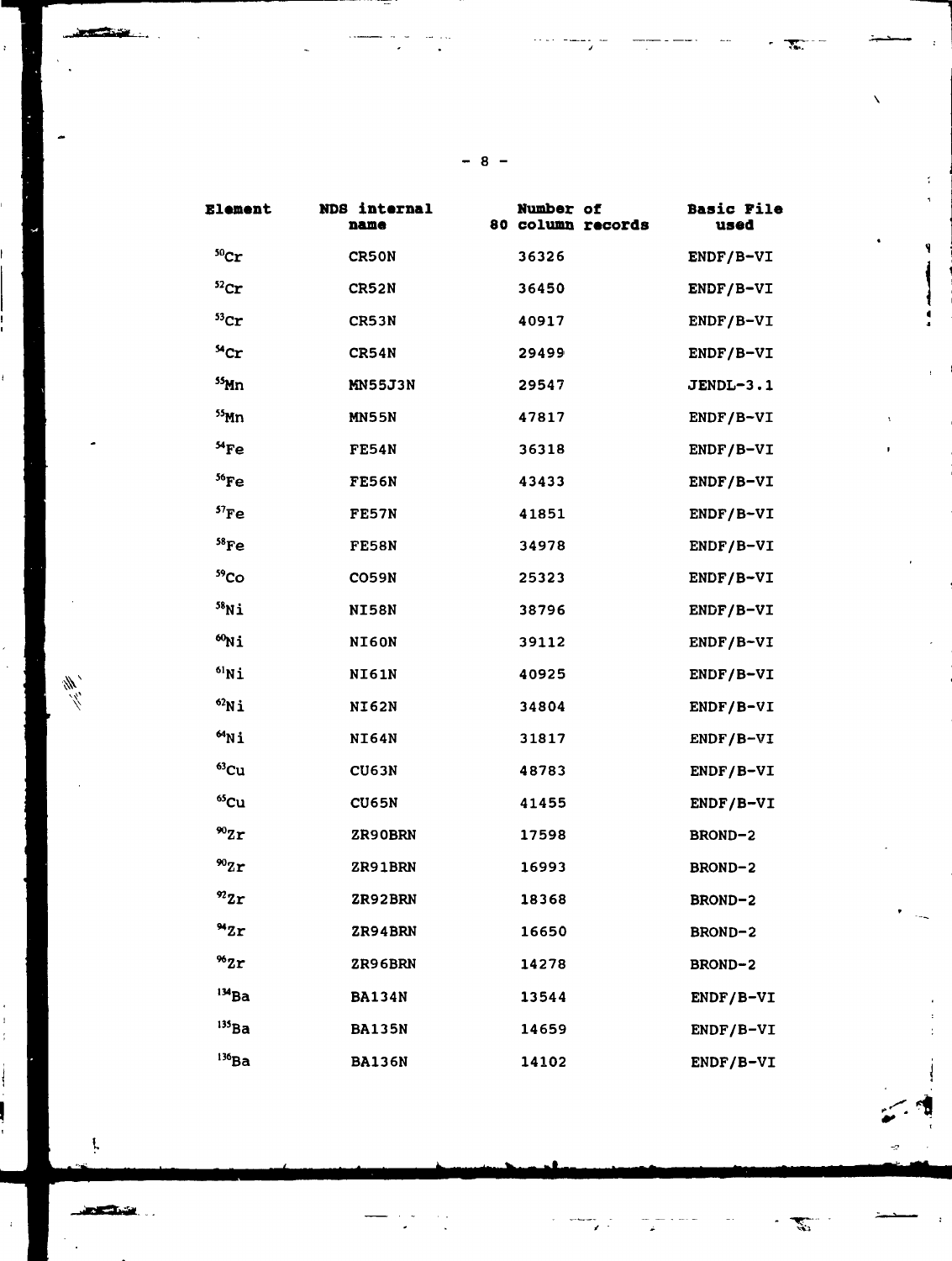| ٠ |
|---|
|---|

÷

Ÿ

 $\mathfrak{f}$ 

ŗ

ï

| <b>Element</b>   | NDS internal<br>name | <b>Number of</b><br>80 Column records | <b>Basic File</b><br>used |
|------------------|----------------------|---------------------------------------|---------------------------|
| $^{136}$ Ba      | <b>BA137N</b>        | 13944                                 | ENDF/B-VI                 |
| $^{136}$ Ba      | <b>BA138N</b>        | 14427                                 | $ENDn/B-VI$               |
| $^{181}$ Ta      | <b>TA181J3N</b>      | 30464                                 | JENDL-3.1                 |
| 182 <sub>W</sub> | <b>W182N</b>         | 34644                                 | $ENDF/B-VI$               |
| $183_{13}$       | <b>W183N</b>         | 34375                                 | ENDF/B-VI                 |
| 184 <sub>W</sub> | <b>W184N</b>         | 34732                                 | ENDF/B-VI                 |
| 186 <sub>M</sub> | <b>W186N</b>         | 35390                                 | $ENDF/B-VI$               |
| $206$ Pb         | <b>PB206N</b>        | 37372                                 | $ENDF/B-VI$               |
| $^{207}$ Pb      | <b>PB207N</b>        | 37715                                 | $ENDF/B-VI$               |
| $^{208}$ Ph      | <b>PB208N</b>        | 27570                                 | ENDF/B-VI                 |
| $^{209}Bi$       | <b>BI209N</b>        | 23271                                 | JENDL-3.1                 |

**- 9 -**

 $\frac{\partial f}{\partial \vec{r}}$ 

 $\mathcal{L}$ 

 $\cdot$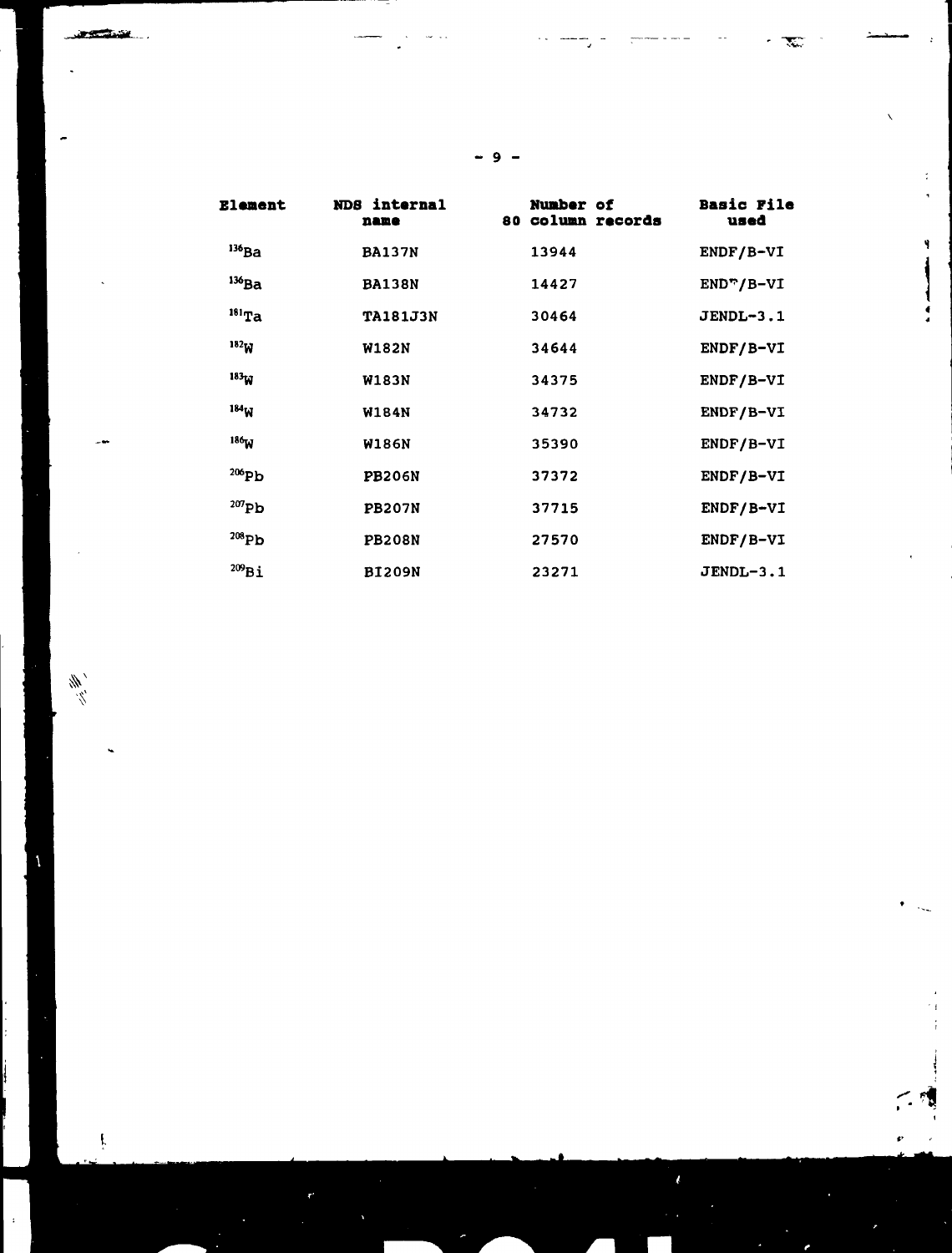#### **MATZSR formatted filas:**

**1**

**STANE** ...

#### DATA SET: **XNON.GANFEN.MATXSRF** (Member Name)

A coupled neutron-gamma, 175 neutron - 42 photon groups, P-5 Legendre order, for neutron interaction cross section data derived from ENDF/B-VI, JENDL-3.1 or BROND-2, and, photon production cross section data and photon interaction cross section data derived from ENDF/B-VI.

| <b>Element</b>  | NDS internal<br>name | Number of<br>80 column records | <b>Basic File</b><br>used |
|-----------------|----------------------|--------------------------------|---------------------------|
| H <sup>1</sup>  | H1NG                 | 303395                         | $ENDF/B-VI$               |
| $\rm ^3H$       | H3NG                 | 79690                          | $ENDF/B-VI$               |
| 6L1             | LI6NG                | 74284                          | ENDF/B-VI                 |
| 7i              | LI7NG                | 67485                          | $ENDF/B-VI$               |
| 9Be             | <b>BE9NG</b>         | 39220                          | $ENDF/B-VI$               |
| $^{10}B$        | B10NG                | 50865                          | ENDF/B-VI                 |
| 11B             | <b>B11NG</b>         | 45113                          | ENDF/B-VI                 |
| C               | <b>CNG</b>           | 33969                          | ENDF/B-VI                 |
| 14 <sub>N</sub> | <b>N14NG</b>         | 45741                          | ENDF/B-VI                 |
| 15 <sub>N</sub> | <b>N15NG</b>         | 31504                          | ENDF/B-VI                 |
| $\circ$         | <b>ONG</b>           | 38895                          | $ENDF/B-VI$               |
| $^{23}$ Na      | <b>NA23J3NG</b>      | 38777                          | JENDL-3.1                 |
| Mg              | MGJ3NG               | 41680                          | JENDL-3.1                 |
| $^{27}$ A1      | AL27NG               | 32354                          | JENDL-3.1                 |
| $^{31}P$        | P31NG                | 21126                          | ENDF/B-VI                 |
| S               | <b>SOONG</b>         | 35920                          | ENDF/B-VI                 |
| C1              | <b>CLNG</b>          | 23577                          | ENDF/B-VI                 |
| K               | <b>KNG</b>           | 23832                          | ENDF/B-VI                 |
| Ca              | <b>CAJ3NG</b>        | 39838                          | JENDL-3.1                 |
| Ti              | <b>TIJ3NG</b>        | 38565                          | JENDL-3.1                 |

**- 10 -**

E.

4.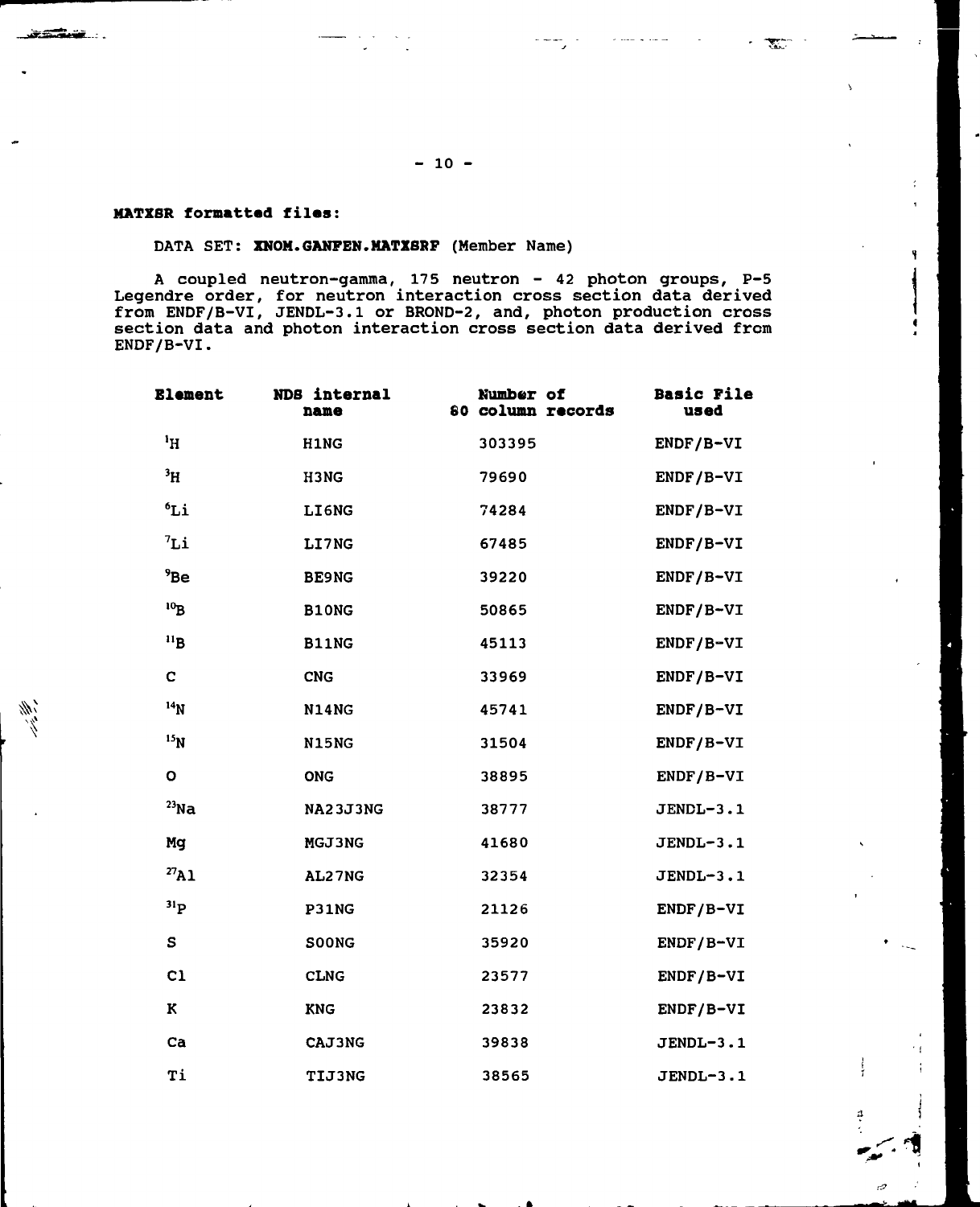| <b>77.</b> |  |  |
|------------|--|--|
| - 1        |  |  |

 $\bar{A}$ 

 $\frac{1}{\pi}$ 

 $\overline{\mathbf{y}}$ ļ

 $\frac{1}{4}$ 

 $\frac{d\vec{r}}{dt},$ 

 $\mathfrak{t}$  $\mathfrak{f}$ 

 $\frac{1}{2}$ 

**N** 

f,

9

| <b>Element</b>   | NDS internal<br>name | Number of<br>80 column records | <b>Basic Fila</b><br>used |
|------------------|----------------------|--------------------------------|---------------------------|
| v                | <b>VNG</b>           | 27354                          | ENDF/B-VI                 |
| 50 <sub>cr</sub> | <b>CR50NG</b>        | <b>37310</b>                   | ENDF/B-VI                 |
| ${}^{52}$ Cr     | CR52NG               | 37434                          | $ENDF/B-VI$               |
| $53$ Cr          | CR53NG               | 41901                          | ENDF/B-VI                 |
| ${}^{54}$ Cr     | CR54NG               | 30485                          | ENDF/B-VI                 |
| $55$ Mn          | MN55NG               | 48808                          | $ENDF/B-VI$               |
| $55$ Mn          | <b>MN55NGJE</b>      | 30537                          | JENDL-3.1                 |
| ${}^{54}Fe$      | FE54NG               | 37309                          | $ENDF/B-VI$               |
| $56$ Fe          | <b>FE56NC</b>        | 44424                          | ENDF/B-VI                 |
| $57$ Fe          | FE57NG               | 42834                          | ENDF/B-VI                 |
| $58$ Fe          | FE58NG               | 35962                          | $ENDF/B-VI$               |
| 59 <sub>Co</sub> | <b>CO59NG</b>        | 26314                          | $ENDF/B=VI$               |
| $58$ Ni          | NI58NG               | 39778                          | ENDF/B-VI                 |
| $^{60}$ Ni       | NI60NG               | 40091                          | $ENDF/B-VI$               |
| $^{61}$ Ni       | NI61NG               | 41913                          | ENDF/B-VI                 |
| $^{62}$ Ni       | NI <sub>62</sub> NG  | 35788                          | $ENDF/B-VI$               |
| $^{64}$ Ni       | NI64NG               | 32801                          | $ENDF/B-VI$               |
| $^{63}$ Cu       | CU63NG               | 49774                          | $ENDF/B-VI$               |
| ${}^{65}Cu$      | CU65NG               | 42446                          | ENDF/B-VI                 |
| $134$ Ba         | <b>BA134NG</b>       | 14535                          | ENDF/B-VI                 |
| $^{135}$ Ba      | <b>BA135NG</b>       | 15650                          | $ENDF/E-VI$               |
| $^{136}$ Ba      | <b>BA136NG</b>       | 15093                          | ENDF/B-VI                 |
| $136$ Ba         | BA137NG              | 14935                          | $ENDF/B-VI$               |
| $^{138}$ Ba      | <b>BA138NG</b>       | 15418                          | $ENDF/B-VI$               |
| $181$ Ta         | <b>TA181NGJ</b>      | 31455                          | JENDL-3.1                 |
| 182 <sub>M</sub> | <b>W182NG</b>        | 35635                          | ENDF/B-VI                 |

**- 11 -**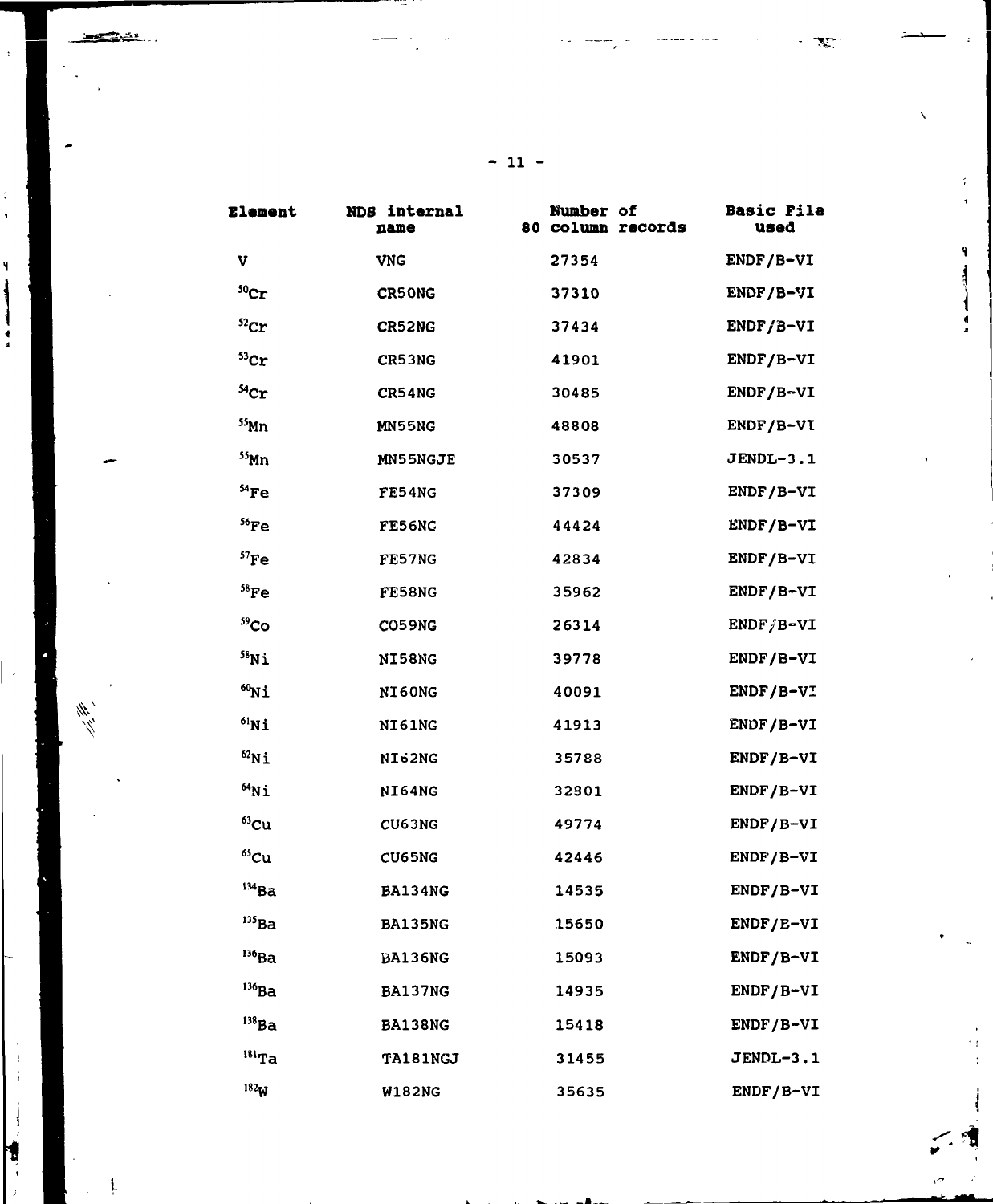| <b>Element</b>   | NDS internal<br>name | <b>Number of</b><br>80 column records | <b>Basic File</b><br>used |
|------------------|----------------------|---------------------------------------|---------------------------|
| 183 <sub>W</sub> | <b>W183NG</b>        | 35366                                 | ENDF/B-VI                 |
| 184 <sub>W</sub> | <b>W184NG</b>        | 35723                                 | ENDF/B-VI                 |
| 186 <sub>M</sub> | <b>W186NG</b>        | 36381                                 | ENDF/B-VI                 |
| $^{206}Pb$       | <b>PB206NG</b>       | 38363                                 | ENDF/B-VI                 |
| $^{207}Pb$       | <b>PB207NG</b>       | 38706                                 | ENDF/B-VI                 |
| $^{208}Pb$       | <b>PB208NG</b>       | 28561                                 | $ENDF/B-VI$               |
| $^{209}Bi$       | <b>BI209NG</b>       | 24262                                 | JENDL-3.1                 |

**- 12 -**

Ţ

 $\mathbb{Z}^{\pi}_{\ast}$ 

**Second** 

 $\frac{m}{m}$ 

₹.

 $\tilde{I}$ 

۹

 $\bar{1}$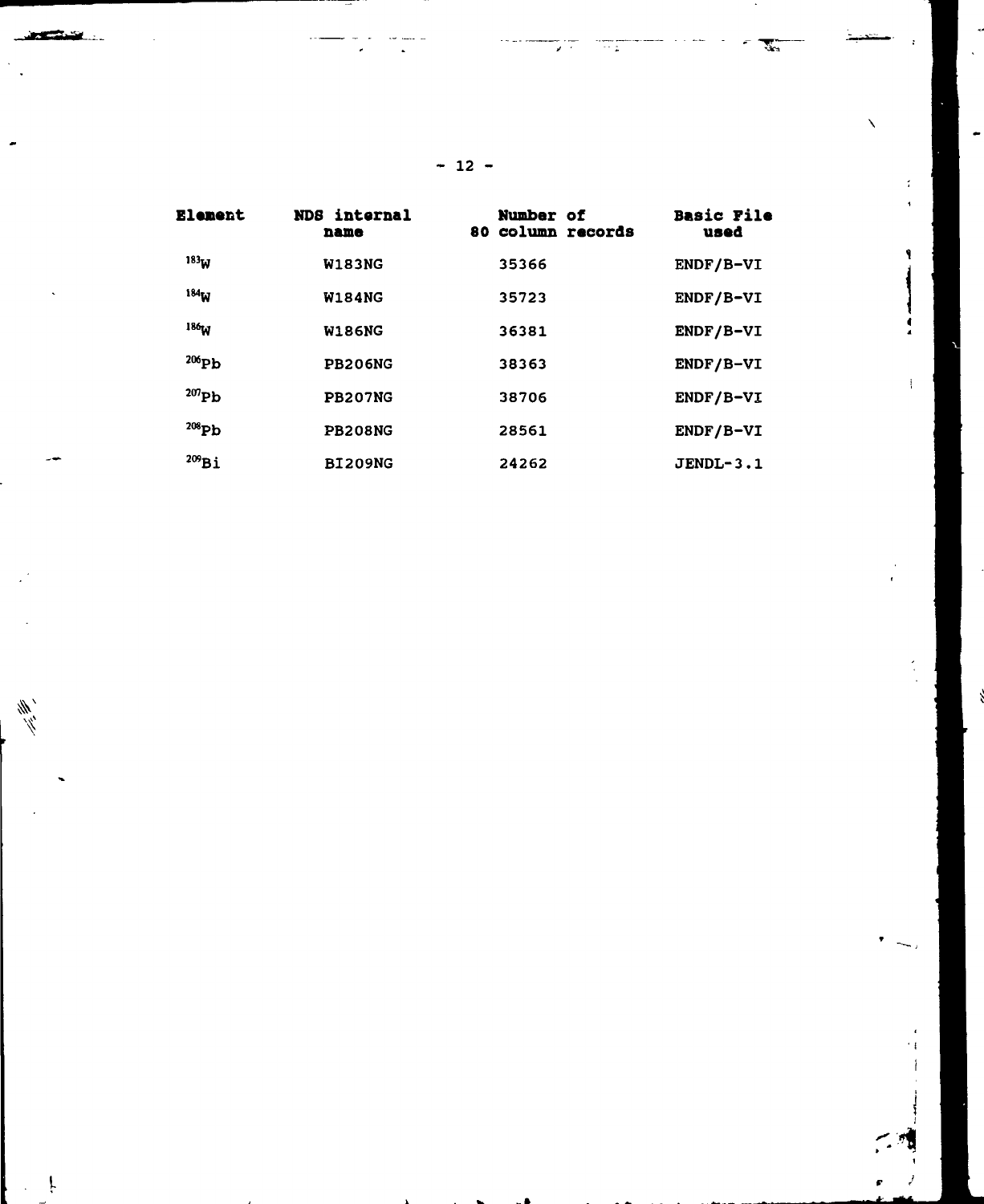**GENDF FILES: NEOTRON INTERACTION AND PHOTON PRODUCTION DATA**

**DATA** SET: **XNOM.GANFEN.GROUPRX** (Member Name)

<u>يندرون ويومين</u>

 $\frac{d}{dt}$ 

Ļ

| <b>Element</b>   | NDS internal<br>name | Number of<br>80 column records | <b>Basic File</b><br>used |
|------------------|----------------------|--------------------------------|---------------------------|
| $\mathbf{H}^1$   | <b>H1E6</b>          | 317945                         | ENDF/B-VI                 |
| $\rm{^3H}$       | <b>H3E6</b>          | 290691                         | ENDF/B-VI                 |
| °Li              | LI6E6                | 291030                         | ENDF/B-VI                 |
| 7i               | LI7E6                | 282970                         | ENDF/B-VI                 |
| 9Be              | BE9E6                | 53231                          | ENDF/B-VI                 |
| 10 <sub>B</sub>  | <b>B10E6</b>         | 69054                          | ENDF/B-VI                 |
| $n_{\rm B}$      | <b>B11E6</b>         | 59242                          | ENDF/B-VI                 |
| C                | CE <sub>6</sub>      | 47514                          | ENDF/B-VI                 |
| 14 <sub>N</sub>  | <b>N14E6</b>         | 62735                          | ENDF/B-VI                 |
| 15 <sub>N</sub>  | <b>N15E6</b>         | 45059                          | ENDF/B-VI                 |
| O                | OE6                  | 53039                          | ENDF/B-VI                 |
| $^{23}$ Na       | <b>NA23J3</b>        | 55197                          | JENDL-3.1                 |
| Mq               | MGJ3                 | 60250                          | JENDL-3.1                 |
| $^{27}$ Al       | AL27J3               | 48109                          | <b>JENDL-3.1</b>          |
| Si               | SIJ3                 | 56536                          | JENDL-3.1                 |
| 31 <sub>P</sub>  | <b>P31E6</b>         | 34559                          | ENDF/B-VI                 |
| S                | SE <sub>6</sub>      | 54682                          | ENDF/B-VI                 |
| c1               | CLE6                 | 38443                          | ENDF/B-VI                 |
| K                | KE6                  | 38801                          | ENDF/B-VI                 |
| Ca               | CAJ3                 | 58576                          | JENDL-3.1                 |
| Ti               | <b>TIJ3</b>          | 58066                          | $JENDL-3.1$               |
| v                | VE6                  | 44685                          | ENDF/B-VI                 |
| 50 <sub>cr</sub> | CR50E6               | 52330                          | ENDF/B-VI                 |

**-i r-i**

 $\mathcal{L}$ 

 $\mathbf{z}$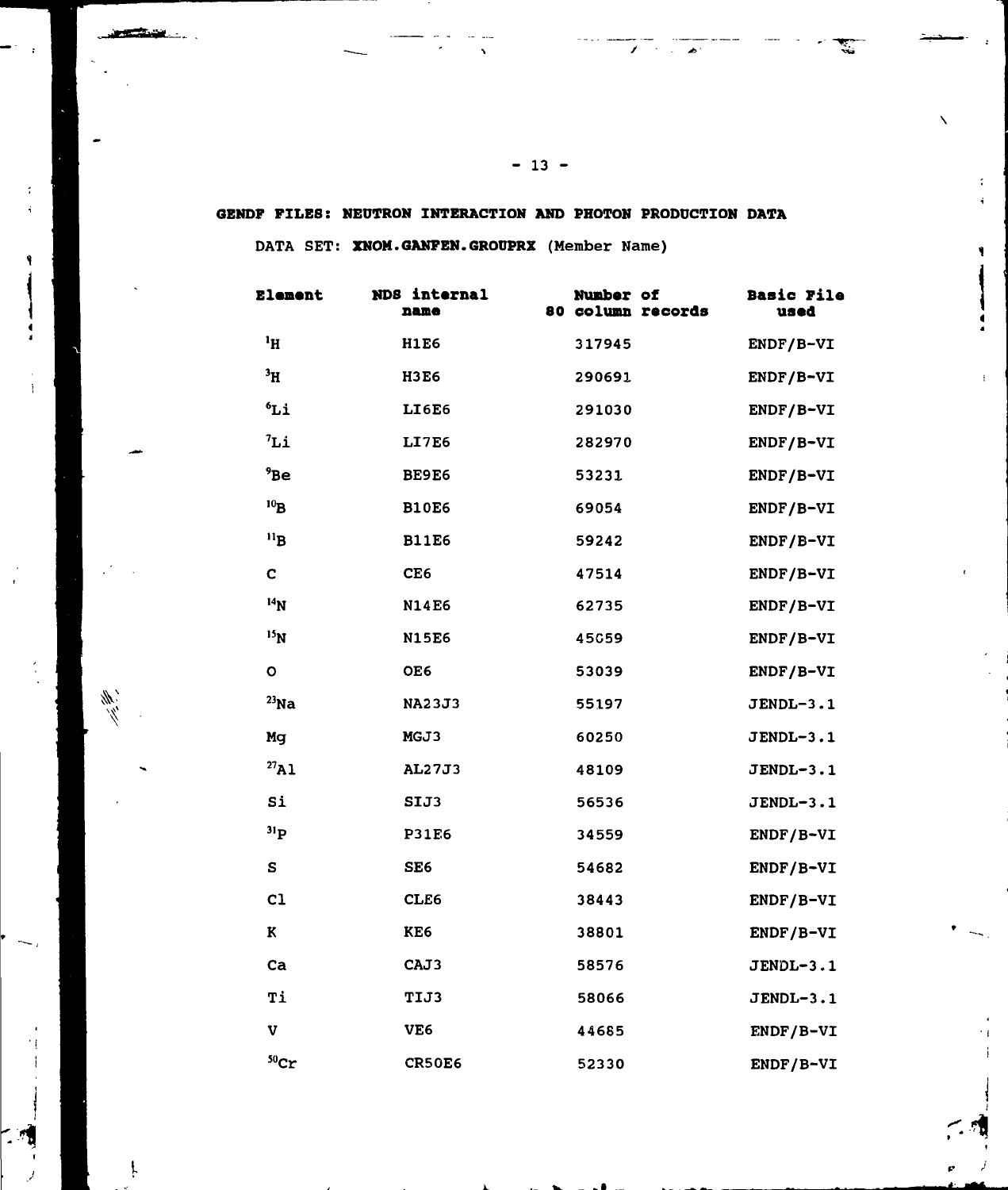| <b>Element</b>    | NDS internal<br>name | <b>Number of</b><br>80 column records | <b>Basic File</b><br>used |
|-------------------|----------------------|---------------------------------------|---------------------------|
| ${}^{52}$ Cr      | <b>CR52E6</b>        | 52890                                 | ENDF/B-VI                 |
| ${}^{53}$ Cr      | <b>CR53E6</b>        | 58695                                 | ENDF/B-VI                 |
| ${}^{54}$ Cr      | <b>CR54E6</b>        | 44662                                 | ENDF/B-VI                 |
| $55$ Mn           | <b>MN55E6</b>        | 65535                                 | ENDF/B-VI                 |
| $55$ Mn           | <b>MN55J3</b>        | 49164                                 | JENDL-3.1                 |
| $^{54}$ Fe        | <b>FE54E6</b>        | 52092                                 | ENDF/B-VI                 |
| $56$ Fe           | <b>FE56E6</b>        | 62269                                 | ENDF/B-VI                 |
| 57 <sub>Fe</sub>  | <b>FE57E6</b>        | 59087                                 | $ENDF/B-VI$               |
| $58$ Fe           | <b>FE58E6</b>        | 49783                                 | ENDF/B-VI                 |
| 59 <sub>Co</sub>  | <b>CO59E6</b>        | 43027                                 | $ENDF/B-VI$               |
| $^{58}$ Ni        | <b>NI58E6</b>        | 55258                                 | ENDF/B-VI                 |
| $^{60}$ Ni        | <b>NI60E6</b>        | 56221                                 | ENDF/B-VI                 |
| $^{61}$ Ni        | <b>NI61E6</b>        | 58485                                 | ENDF/B-VI                 |
| $62$ Ni           | <b>NI62E6</b>        | 50068                                 | $ENDF/B-VI$               |
| $^{64}$ Ni        | <b>NI64E6</b>        | 46714                                 | $ENDF/B-VI$               |
| <sup>63</sup> Cu  | <b>CU63E6</b>        | 69005                                 | ENDF/B-VI                 |
| $65Cu$            | <b>CU65E6</b>        | 59930                                 | ENDF/B-VI                 |
| $134$ Ba          | <b>BA134E6</b>       | 29706                                 | ENDF/B-VI                 |
| 135 <sub>Ba</sub> | <b>BA135E6</b>       | 31748                                 | ENDF/B-VI                 |
| $^{136}Ba$        | <b>BA136E6</b>       | 30421                                 | ENDF/B-VI                 |
| $137$ Ba          | <b>BA137E6</b>       | 30437                                 | ENDF/B-VI                 |
| $^{138}$ Ba       | <b>BA138E6</b>       | 29105                                 | ENDF/B-VI                 |
| $181$ Ta          | <b>TA181J3</b>       | 52001                                 | JENDL-3.1                 |
| 182 <sub>W</sub>  | <b>W182E6</b>        | 52453                                 | ENDF/B-VI                 |
| 183 <sub>W</sub>  | <b>W183E6</b>        | 53165                                 | ENDF/B-VI                 |
| 184 <sub>W</sub>  | <b>W184E6</b>        | 52585                                 | ENDF/B-VI                 |

**- 14 -**

ţ.

 $\frac{m}{m}$ 

r.

ø

۹

ţ

ı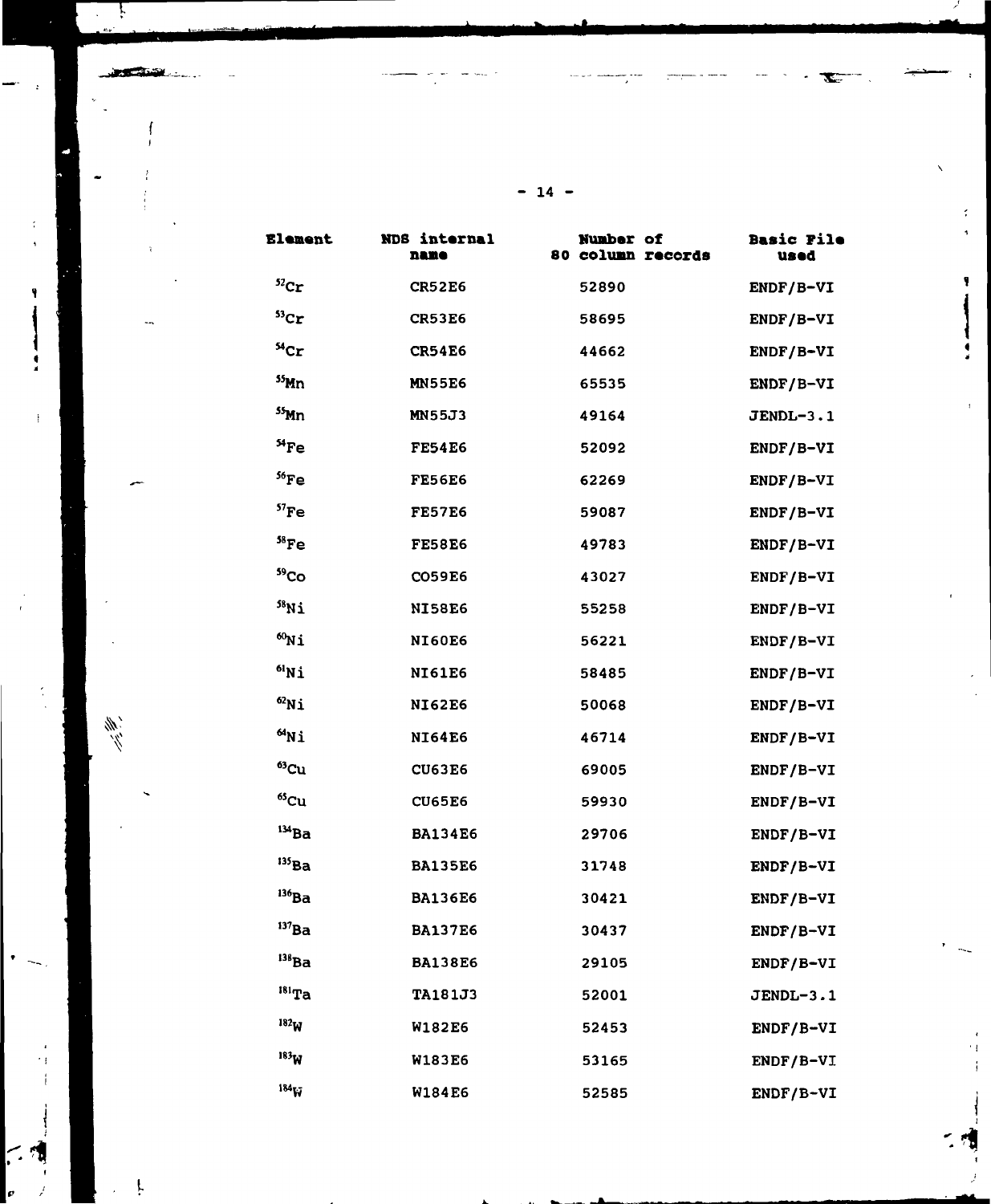| <b>Element</b>   | NDS internal<br>name | <b>Number of</b><br>80 column records | <b>Basic File</b><br>used |
|------------------|----------------------|---------------------------------------|---------------------------|
| 136 <sub>W</sub> | <b>W186E6</b>        | 53707                                 | ENDF/B-VI                 |
| 206Pb            | <b>PB206E6</b>       | 60479                                 | $ENDF/B-VI$               |
| $^{207}Pb$       | <b>PB207E6</b>       | 59854                                 | $ENDF/B-VI$               |
| $^{208}Pb$       | <b>PB208E6</b>       | 43947                                 | ENDF/B-VI                 |
| $^{209}$ Bi      | BI209J3              | 40316                                 | JENDL-3.1                 |
| $^{90}Zr$        | ZR90BR               | 33879                                 | <b>BROND-2</b>            |
| 912r             | <b>ZR91BR</b>        | 33864                                 | <b>BROND-2</b>            |
| $^{92}Zr$        | <b>ZR92BR</b>        | 35319                                 | <b>BROND-2</b>            |
| 942r             | <b>ZR94BR</b>        | 32974                                 | <b>BROND-2</b>            |
| $^{96}Zr$        | <b>ZR96BR</b>        | 29524                                 | <b>BROND-2</b>            |

**- 15 -**

 $\lambda$ 

 $\sim 20$ 

 $\overline{\phantom{a}}$ 

 $\hat{\mathbf{x}}$ 

ļ

 $\ddot{\phantom{1}}$  :

 $\begin{array}{c} 3 \\ 4 \end{array}$ 

 $\pmb{\P}$ 

 $\frac{1}{2}$ 

 $\mathbf{I}$ 

 $^\prime$  ( ÷

Έ

 $\overline{J}$ 

 $\frac{d\vec{r}}{dt}$ 

التمالي والمنازل

 $\ddot{\cdot}$ 

۷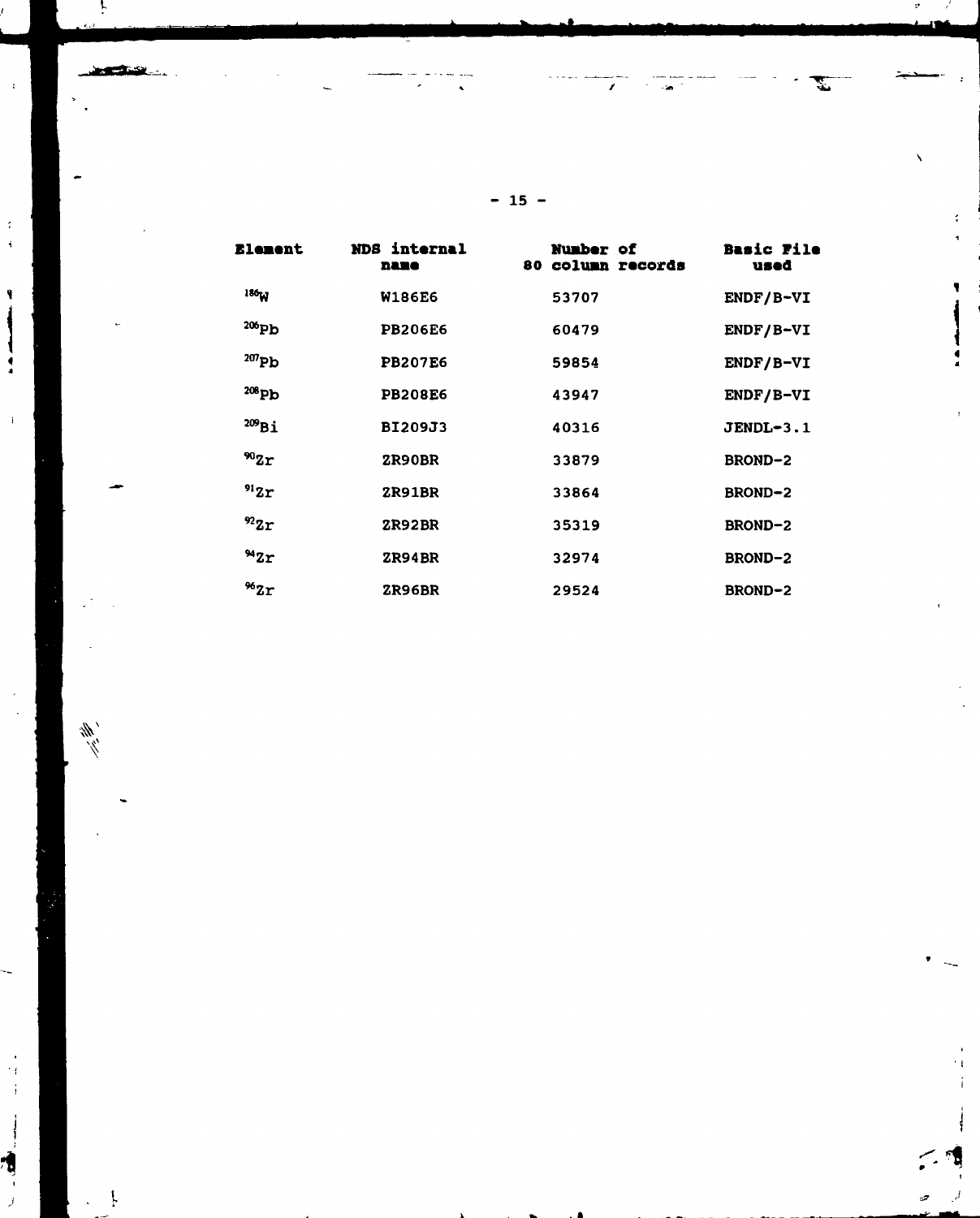## **GBNDF PILES: PHOTON INTERACTION DATA**

المستنقص

 $\frac{d\vec{r}}{dt}$ 

1

 $\ddot{\cdot}$ 

DATA SET: **XNOM.GANFEN.GAMINR** (Member Name)

Number of 80 coulumn records: 1673 for each.

All the GENDF files have been derived from ENDF/B-VI

## **Element** NDS internal name

| H  | H  |
|----|----|
| Li | LI |
| Be | BĖ |
| B  | B  |
| C  | Ċ  |
| N  | N  |
| o  | O  |
| F  | F  |
| Na | NA |
| Mg | MG |
| ΑĪ | AL |
| Si | SI |
| P  | ₽  |
| S  | S  |
| c1 | CL |
| K  | K  |
| Ca | CA |
| Ti | TI |
| V  | V  |
| Cr | CR |
| Mп | MN |
| Fe | FE |
| Co | CO |
| Νi | NI |
| Cu | CU |
| Zr | ZR |
| Nb | NB |
| Mo | MO |
| Sn | SN |
| Ba | BA |
| Ta | TA |
| W  | W  |
| Pb | PB |
| Bi | BΙ |

**- 16 -**

' "SET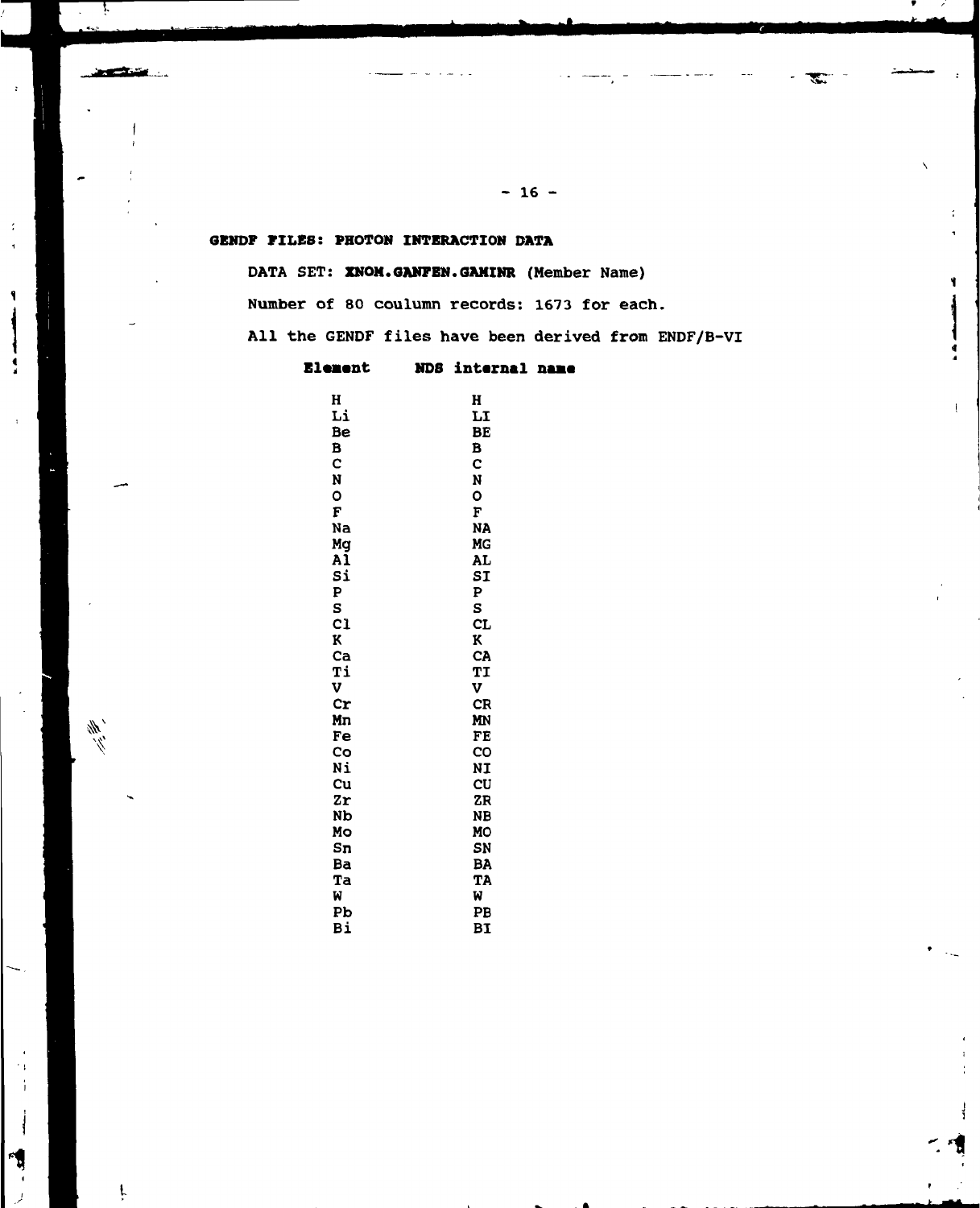## **A BRIEF DESCRIPTION OF <sup>11</sup>NATXSR" FORMAT**

The FENDL multigroup library is in MATXSR format. The MATXS files are produced by MATXSR module of NJOY. The MATXSR module of NJOY reformats mutigroup constants from the GENDF tape (i.e the output file of GROUPR for neutron interaction cross sections and photon production cross sections or the output file of GAMlNR for photon atomic interaction cross sections) into the MATXS interface The MATXS file has a very general organization to hold arbitrary vectors and matrices. The file is first divided into "data types" such as neutron scattering, photon production, gamma scattering, and neutron thermal data. Each data type is asigned a name (NSCAT, NG, GSCAT, NTHERM). Data types are distinguished by the choice of incident and secondary group structures. Each data type is divided into materials specified by nuclide, temperature, and background cross section. Each material is further subdivided into "vector partials" and "matrix partials". These reaction partials are labeled with Hollerith names so there is no limit on the quantities that can be stored. MATXSR reads cross sections from the GENDF tape, assigns the Hollerith names, and packs the cross sections into MATXS format. The code TRANSX 2.0 (ref. 8), for instance, serves to interface MATXS cross section libraries to nuclear transport codes such as ANISN. TRANSX 2.0 reads nuclear data from a library in MATXS format and produces transport tables compatible with many discreteordinates  $(S_N)$  and diffusion codes. The FENDL multigroup library may be post-processed using TRANSX 2.0 to produce tables for neutron, photon or coupled transport for specific application calculations.

The MATXS format is briefly described below (Ref. 9):

#### **Material cross section file:**

This file contains cross section vectors and matrices for all particles, materials, and reactions; delayed neutron spectra by time group; and decay heat and photon spectra. Formats given are for file exchange only.

#### **File structure:**

ţ.

| Record type                                                                             | <b>Present if</b>                    |
|-----------------------------------------------------------------------------------------|--------------------------------------|
| File identification<br>File control<br>Set hollerith identification<br>File data        | Always<br>Always<br>Always<br>Always |
| ***********<br>(Repeat for all particles)<br>Group structures<br>***********            | Always                               |
| ***********<br>(Repeat for all materials)<br>material control<br>$\bullet$<br>$\bullet$ | Always                               |
| * *********<br>(Repeat for all submaterials)<br>vector control<br>* *                   | N1DB.GT.O                            |

W • \_

**- 17 -**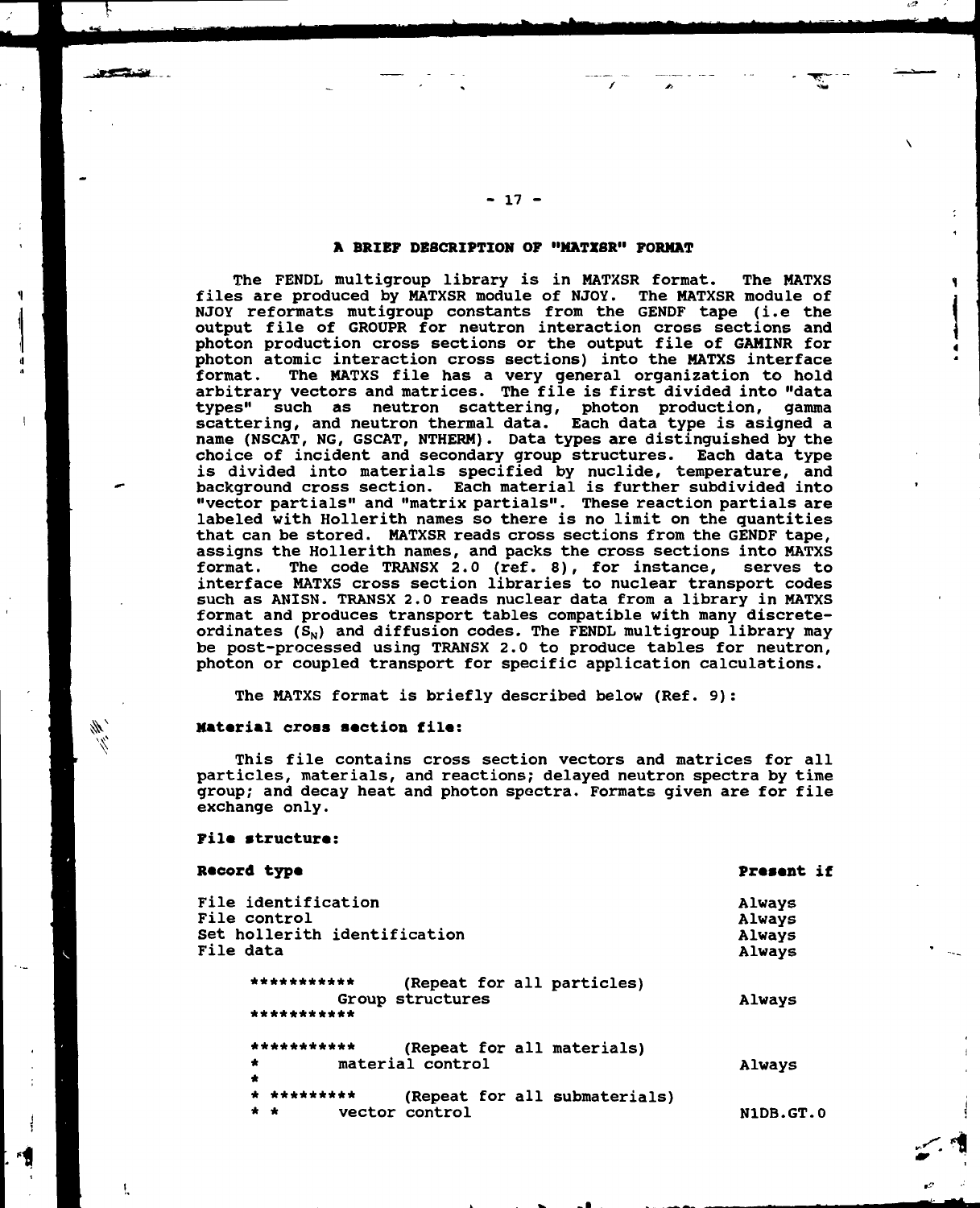## **Record type**

**SECTION** 

 $\frac{1}{2}$  $\overline{\mathbf{1}}$ 

 $\overline{\mathbf{I}}$ 

ł

 $\frac{\partial \psi}{\partial \psi}$ 

 $\mathbf{I}$ 

t

ţ,

**Present if**

 $\mathcal{O}$ 

 $\boldsymbol{\lambda}$ 

| * * |                 |                                          |                                |  |                 |
|-----|-----------------|------------------------------------------|--------------------------------|--|-----------------|
|     |                 | * *********                              | (Repeat for all vector blocks) |  |                 |
|     | $\star$ $\star$ | Vector block                             |                                |  | N1DB.GT.O       |
|     |                 | * * *********                            |                                |  |                 |
|     | * *             |                                          |                                |  |                 |
|     |                 | * * *********                            | (Repeat for all matrix blocks) |  |                 |
|     |                 | * * *                                    | Matrix control                 |  | <b>N2D.GT.0</b> |
|     | * * *           |                                          |                                |  |                 |
|     |                 | * * * *******                            | (Repeat for all sub-blocks)    |  |                 |
|     |                 | $\star$ $\star$ $\star$ Matrix sub-block |                                |  | <b>N2D.GT.0</b> |
|     |                 | * * * *******                            |                                |  |                 |
|     | * * *           |                                          |                                |  |                 |
|     | * * *           |                                          | Constant sub-block             |  | JCONST.GT.O     |
|     | * * *           |                                          |                                |  |                 |
|     |                 | ************                             |                                |  |                 |

 $- 18 -$ 

## **FiIa identification**

\*\*\*\*\*\*\*\*\*\*\*\*

HNAME, (HUSE(I), I=1,2), IVERS

1+3\*MULT

F0RMAT(4H OV ,A8,1H\*,2A8,IH\*,16)

| <b>HNAME</b> | Hollerith file name - MATXS -<br>(A8) |
|--------------|---------------------------------------|
| <b>HUSE</b>  | Hollerith user identifiation<br>(A8)  |
| <b>IVERS</b> | File version number                   |
| <b>MULT</b>  | Double precision parameter            |
|              | $1 - A8$ word is single word          |
|              | 2- A8 word is double precision word   |
|              |                                       |

### **File** control:

NPART, NTYPE, NHOLL, NMAT, MAXW, LENGTH

FORMAT(4H ID ,416)

| <b>NPART</b>                 | Number of particles for which group structures are<br>aiven |
|------------------------------|-------------------------------------------------------------|
| <b>NTYPE</b>                 | Number of data types present in set                         |
| <b>NHOLL</b>                 | Number of words in set hollerith identification<br>record   |
| <b>NMAT</b>                  | Number of materials on file                                 |
| <b>MAXW</b><br><b>LENGTH</b> | Maximum record size for sub-blocking<br>Length of file      |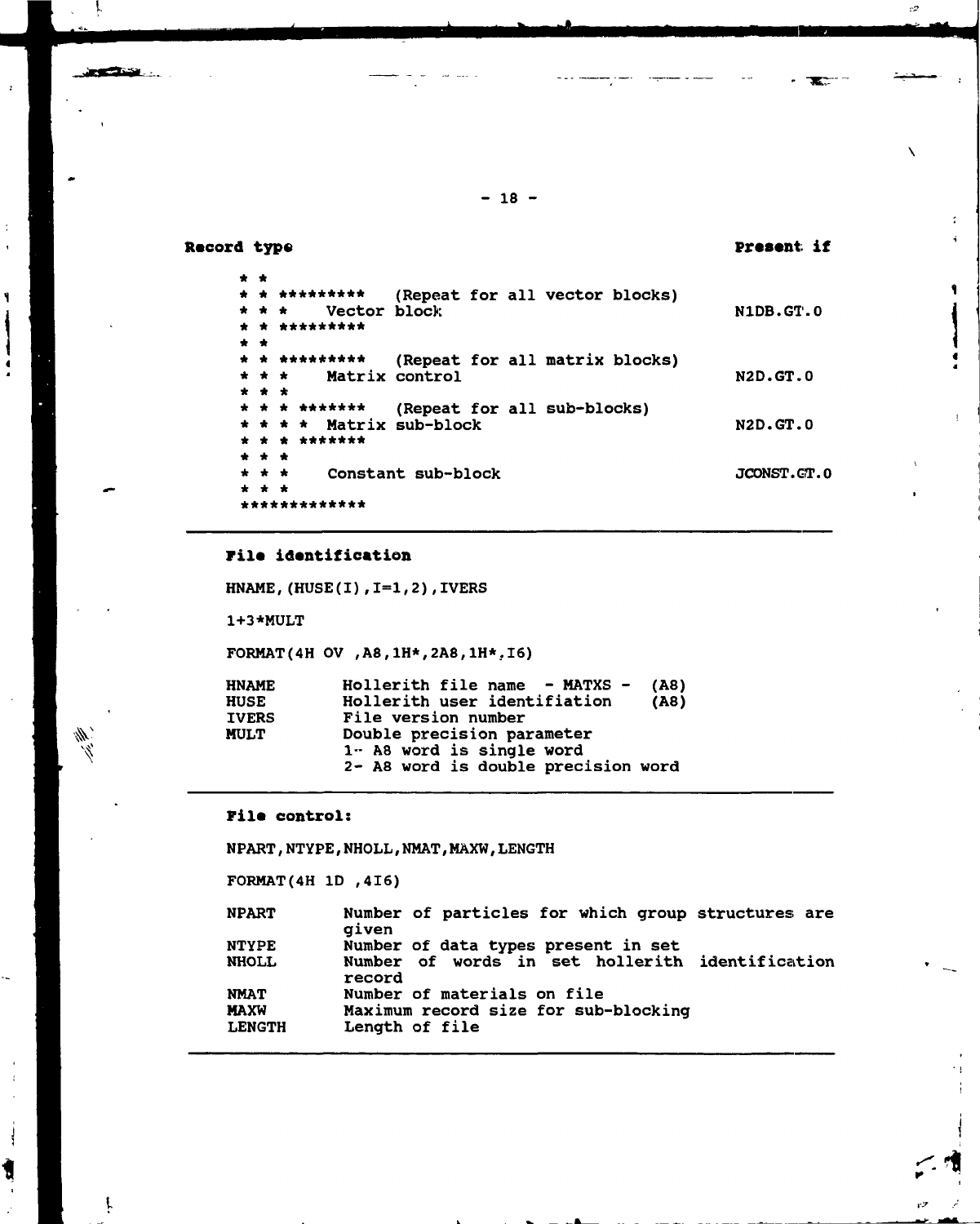**Sat hollerith identification:**

(HSETID(I),I=I,NHOLL)

NHOLL\*MULT

متحكمون

₩  $\mathbb{Z}^2$ 

ţ.

FORMAT(4H 2D ,8A8/(9A8))

HSETID Hollerith identification of set (A8) (To be edited out 72 characters per line)

#### **Vila data:**

 $(HPRT(J), J=1, NPART)$ ,  $(HTYPE(K), K=1, NTYPE)$ ,  $(HMATN(I), I=1, NMAT)$ ,  $(NGRP(J)$ ,  $J=1$ ,  $NPART$ ),  $(JIMP(K)$ ,  $K=1$ ,  $NTYPE$ ,  $(JOUP(K)$ ,  $K=1$ ,  $NTYPE)$ ,  $(NSUBM(I) I=1, NMAT)$ ,  $(LOCM(I), I=1, NMAT)$ 

( NPART+NTYPE+NMAT ) \*MULT+2 \*NTYPE+NPART+2 \*NMAT

| FORMAT(4H 3D, 8AB/(9AB))<br><b>FORMAT (1216)</b> |              | HPRT, HTYPE, HMATN<br>NGRP, JINP, JOUTP, NSUBM, LOCM |  |
|--------------------------------------------------|--------------|------------------------------------------------------|--|
| HPT(J)                                           |              | Hollerith identification for particle J              |  |
|                                                  | N            | Neutron                                              |  |
|                                                  | G            | Gamma                                                |  |
|                                                  | P            | Proton                                               |  |
|                                                  | D            | Deuteron                                             |  |
|                                                  | T            | Triton                                               |  |
|                                                  | H            | He-3 Nucleus                                         |  |
|                                                  | A            | Alpha (He-4 nucleus)                                 |  |
|                                                  | B            | <b>Beta</b>                                          |  |
|                                                  | R            | Residual or recoil                                   |  |
|                                                  |              | (Heavier than alpha)                                 |  |
| HTYPE(K)                                         |              | Hollerith identification for data type K             |  |
|                                                  | <b>NSCAT</b> | Neutron scattering                                   |  |
|                                                  | NG.          | Neutron induced gamma production                     |  |
|                                                  | <b>GSCAT</b> | Gamma scattering                                     |  |
|                                                  | <b>PN</b>    | Proton induced neutron production                    |  |
|                                                  | <b>DKN</b>   | Delayed neutron data                                 |  |
|                                                  | <b>DKHG</b>  | Decay heat and gamma data                            |  |
|                                                  | <b>DKB</b>   | Decay beta data                                      |  |
| <b>HMATN(I)</b>                                  |              | Hollerith identification for material I              |  |
| NGRP(J)                                          |              | Number of energy groups for particle J               |  |
| JINP(K)                                          |              | Type of incident particle associated with data       |  |
|                                                  |              | type K. For dk data types, JINP is 0.                |  |
| JOUP(K)                                          |              | Type of outgoing particle associated with data       |  |
|                                                  | type K       |                                                      |  |
| NSUBM(I)                                         |              | Number of submaterials for material I                |  |
|                                                  |              |                                                      |  |

LOCM(I) Location of material I

**- 19 -**

 $\mathbf{E}$ 

 $\mathbf{r}$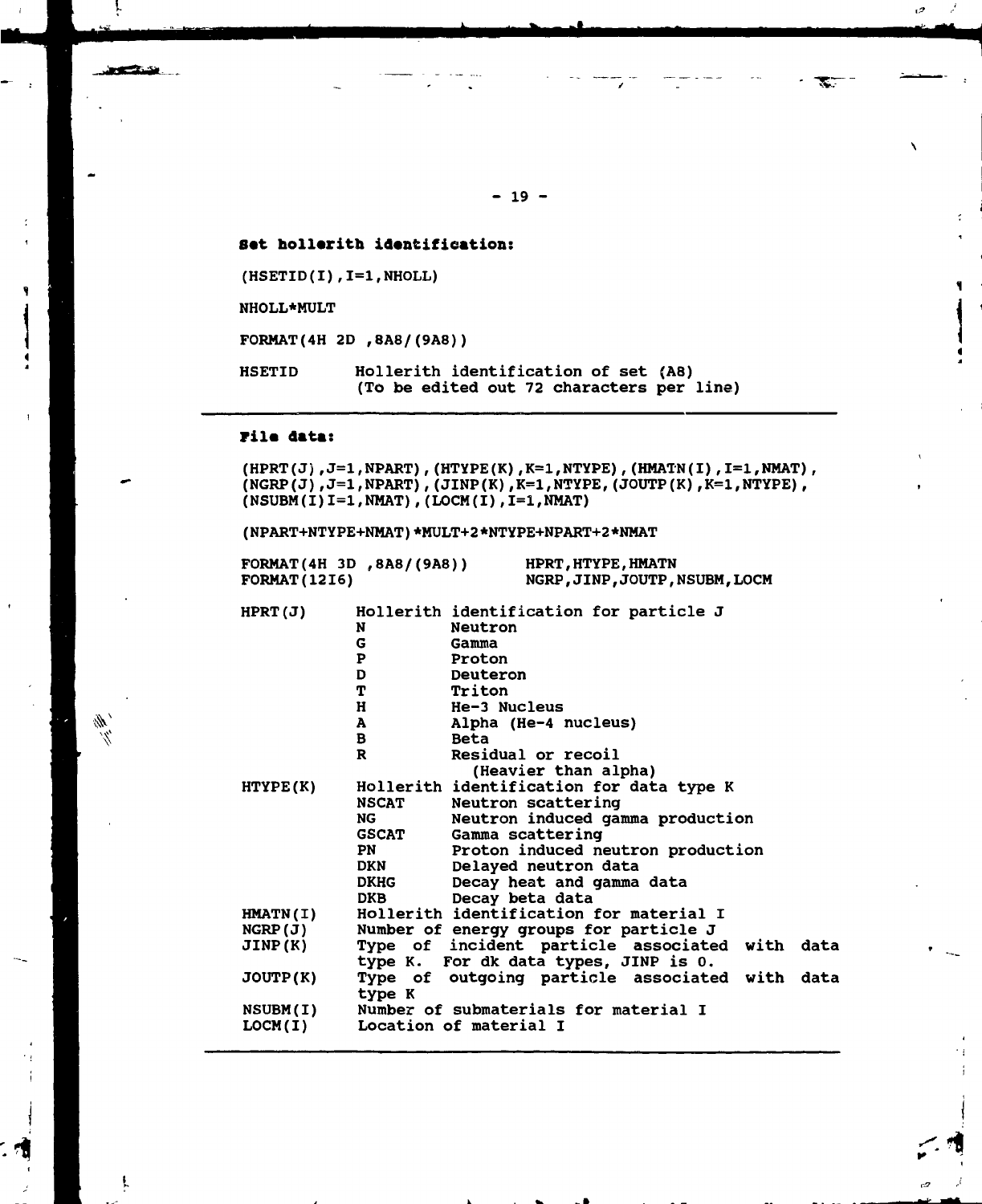**Group structura:**

 $(GPB(I), I=1, NGR)$ , EMIN

NGR=NGRP(J)

 $NGRP(J) + 1$ 

 $\mathbf{r}$ 

夢

14  $\mathbf{I}$ 

M

 $\mathcal{J}$ 

9

يحضرون

-4

FORMAT(4H 4D ,1P5E12.5/(6E12.5) ) GPB(I) Maximum energy bound for group I for particle J EMIN Minimum energy bound for particle J

#### **Material control:**

HMAT, AMASS, (TEMP(I), SIGZ(I), ITYPE(I), N1D(I), N2D(I), LOCS(I), I=I,NSUBM)MULT+1+6\*NSUBM

|              | FORMAT(4H 6D, A8, 1H*, 1P2E12.5/(2E12.5, 5I6))             |     |
|--------------|------------------------------------------------------------|-----|
| <b>HMAT</b>  | Hollerith material identifier                              |     |
| <b>AMASS</b> | Atomic weight ratio                                        |     |
| TEMP         | Ambient temperature or other parameters<br>submaterial I.  | for |
| <b>SIGZ</b>  | Dilution factor or<br>other<br>parameters<br>submaterial I | for |
| <b>ITYPE</b> | Data type for submaterial I                                |     |
| N1D          | Number of vectors for submaterial I                        |     |
| N2D          | Number of matrix blocks for submaterial I                  |     |
| <b>LOCS</b>  | Location of submaterial I                                  |     |

#### **Victor control:**

(HVPS(I),1=1,NlD) ,(NFG(I),I=1,N1D),(NLG(I),1=1,NlD) (MULT+2)\*N1D FORMAT(4H 7D , 8A8/(9A8)) HVPS<br>FORMAT(1216) HBLK IBLK, NFG, NLG

HVPS(I) Hollerith identifier of vector

|                         | <b>NELAS</b>     | Neutron elastic scattering                                                              |
|-------------------------|------------------|-----------------------------------------------------------------------------------------|
|                         | N2N              | (n, 2n)                                                                                 |
|                         | <b>NNF</b>       | Second chance fission                                                                   |
|                         | <b>GABS</b>      | Gamma absorption                                                                        |
|                         | P <sub>2</sub> N | Protons in, 2 neutrons out                                                              |
|                         | ٠                |                                                                                         |
|                         | ٠                |                                                                                         |
| NFG(I)<br><b>NLG(I)</b> |                  | Number of first group in band for vector I<br>Number of last group in band for vector I |
|                         |                  |                                                                                         |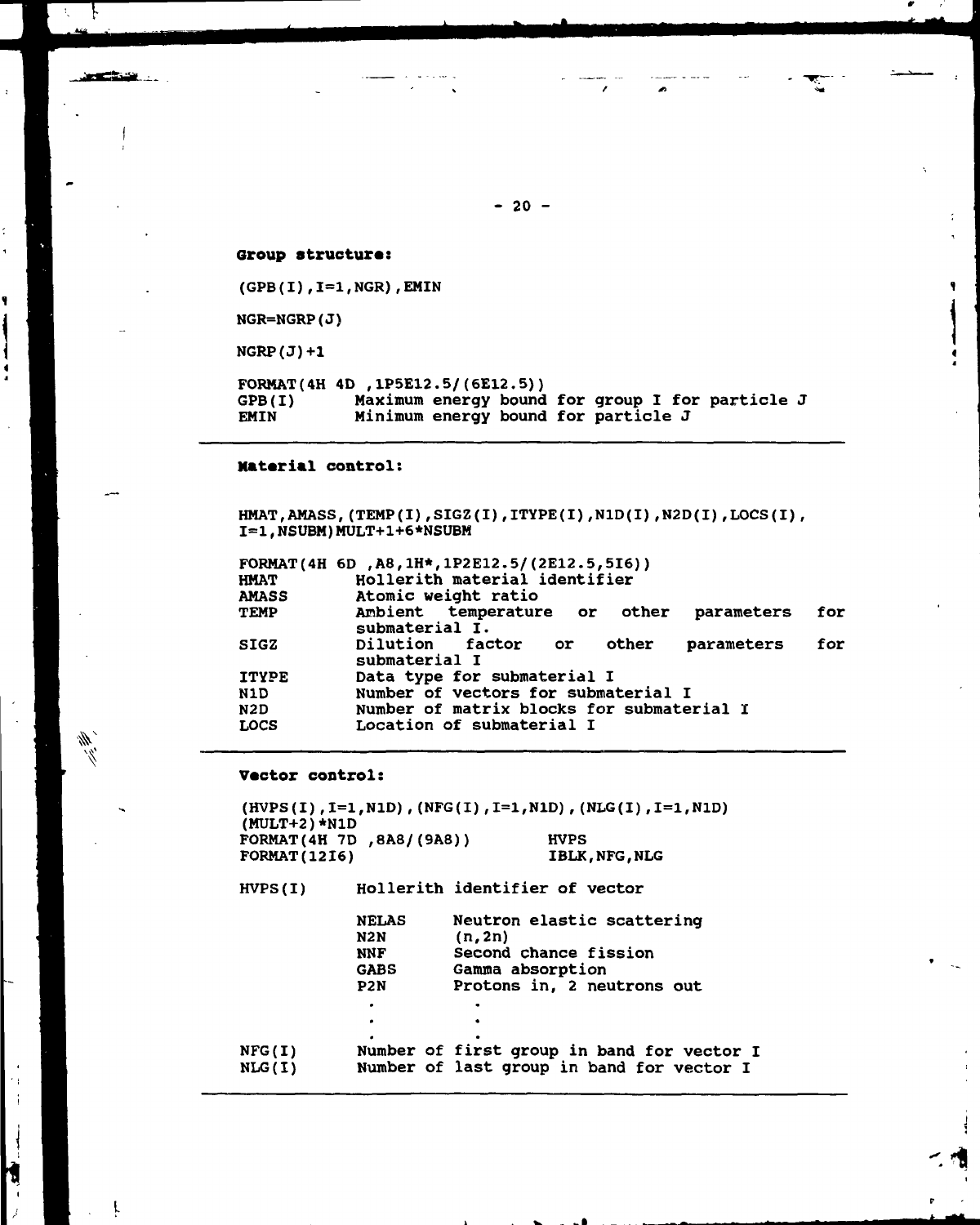#### **Vector block**

(VPS(I),1=1,KMAX)

KMAX=Sum over group band for each vector in block J

KMAX

<u>estas e</u>

111

ť

FORMAT(4H 8D ,1P5E12.5/(6E12.5) )

VPS(I) Data for group bands for vectors in block J. The block size is determined by taking all the group bands that have a total length less than or equal to MAXW.

#### **Scattering matrix control:**

HMTX,LORD,JCONST,  $1(JBAND(L)$ . L=1, NOUTG(K)), (IJJ(L), L=1, NOUTG(K))

MULT+2+2\*NOUTG(K)

F0RMAT(4H 9D ,A8/(12I6)) HMTX,LORD,JCONST,

JBAND,IJJ

HMTX Hollerith identification of block Number of orders present JCONST Number of groups with constant spectrum Bandwidth for group L IJJ(L) Lowest group in band for group L

#### **Scattering sub-block:**

 $(SCAT(K), K=1, KMAX)$ 

MAX=LORD times the sum over all JBAND in the group range of this sub-block F0RMAT(5H 1OD ,1P5E12.5/(6E12.5))

KMAX

SCAT(K) : Matrix data given as bands of elements for initial groups that lead to each final group. The order of the elements is as follows: Band for PO of of group I, band for Pl of group I, ... , band for PO of group 1+1, band for Pl of group 1+1, etc. The groups in each band are given in descending order. The size of each sub-block is determined by the total length of a group of bands that is less than or equal to MAXW. If JCONST.GT.0, The contributions from the JCONST low-energy groups are given separately.

**- 21 -**